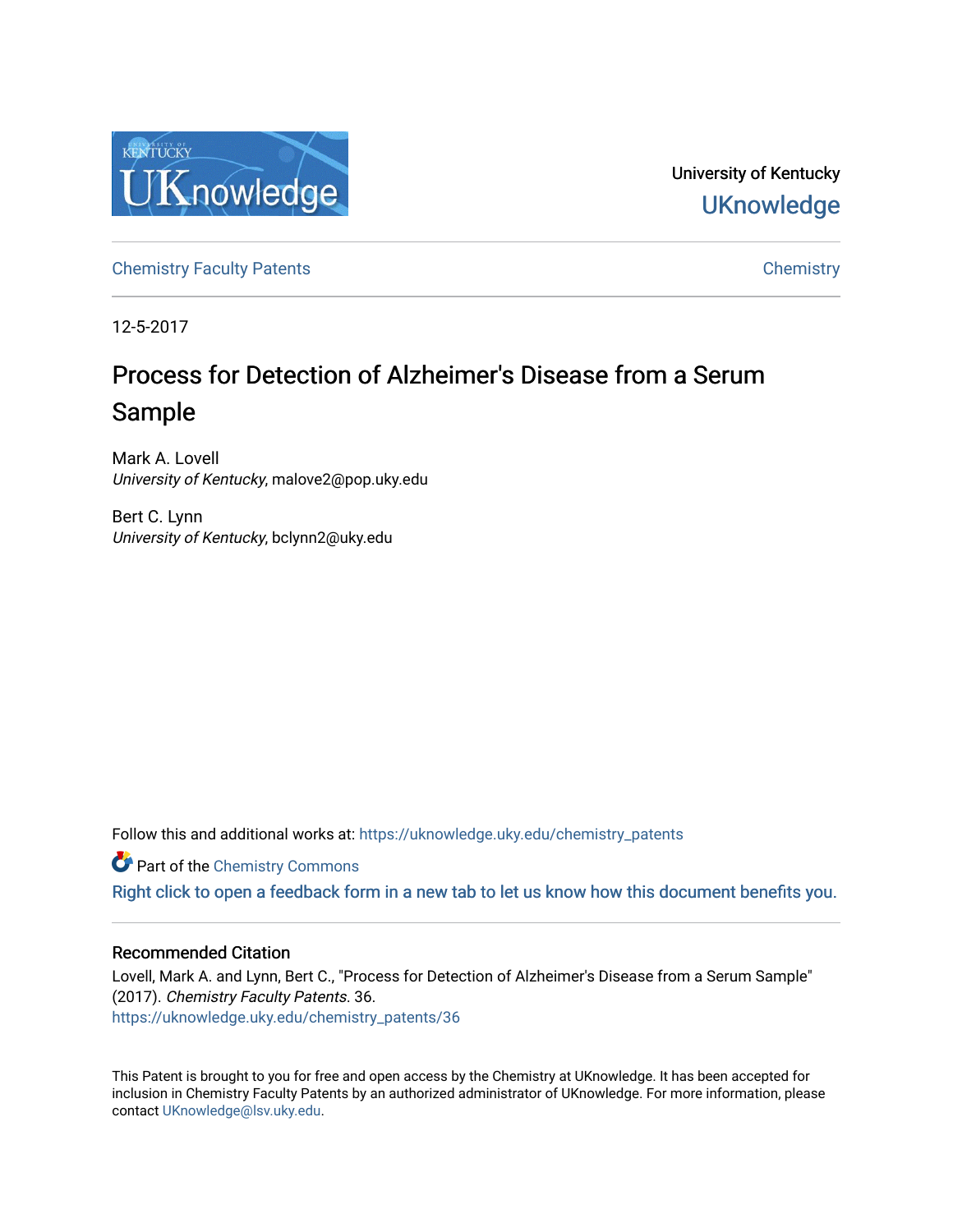

US009835621B2

# c12) **United States Patent**

# **Lovell et al.**

### (54) PROCESS FOR DETECTION OF ALZHEIMER'S DISEASE FROM A SERUM SAMPLE

- (75) Inventors: Mark A. Lovell, Mt Vernon, KY (US); Bert C. Lynn, Nicholasville, KY (US)
- (73) Assignee: University of Kentucky Research Foundation, Lexington, KY (US)
- $(*)$  Notice: Subject to any disclaimer, the term of this patent is extended or adjusted under 35 U.S.C. 154(b) by O days.
- (21) Appl. No.: 14/232,863
- (22) PCT Filed: Jul. 16, 2012
- (86) PCT No.: PCT/US2012/046925  $§$  371 (c)(1),  $(2)$ ,  $(4)$  Date: **Jun. 26, 2014**
- (87) PCT Pub. No.: W02013/010170 PCT Pub. Date: Jan. 17, 2013

#### (65) Prior Publication Data

US 2014/0302535 Al Oct. 9, 2014

#### Related U.S. Application Data

- (60) Provisional application No. 61/572,329, filed on Jul. 14, 2011, provisional application No. 61/566,971, filed on Dec. 5, 2011.
- (51) Int. Cl.

| G01N 33/53  | (2006.01) |
|-------------|-----------|
| G01N 33/566 | (2006.01) |
| G01N 33/567 | (2006.01) |
| G01N 33/543 | (2006.01) |
| G01N 33/68  | (2006.01) |

(52) U.S. Cl. CPC ... *GOIN 33/54306* (2013.01); *GOIN 33/6896*  (2013.01); *GOIN 2333/76* (2013.01); *GOIN 2333/99* (2013.01); *GOIN 2800/2821*  (2013.01)

# (IO) **Patent No.: US 9,835,621 B2**

# (45) **Date of Patent: Dec. 5, 2017**

- (58) Field of Classification Search None See application file for complete search history.
- (56) References Cited

# U.S. PATENT DOCUMENTS

| 2005/0244890 A1 |  | 11/2005 Davies et al.  |
|-----------------|--|------------------------|
| 2008/0026405 A1 |  | $1/2008$ Lovell et al. |

# OTHER PUBLICATIONS

Lovell M.A. et al.: An aberrant protein complex in CSF as a biomarker of Alzheimer disease, Neurology, vol. 70. No. 23. Jun. 3, 2008, p. 2212-8.

Du J. et al.: Characterization of the interaction of beta-amyloid with transthyretin monomers and tetramers, Biochemistry, vol. 49. No. 38, Sep. 28, 2010 (Sep. 28, 2010). pp. 8276-8289.

Reiber H.: Dynamics of brain-derived proteins in cerebrospinal fluid, Clin. Chim. Acta, vol. 310. No. 2., Aug. 20, 2001.(Aug. 20, 2001). pp. 173-186.

Davidson, et al., Proteome studies of CSF in AD patients. Mech Ageing Dev, 2006. 127(2): p. 133-7.

Serot, et al., Cerebrospinal fluid transthyretin: aging and late onset Alzheimer's disease. J Neurol Neurosurg Psychiatry, 1997. 63(4): p. 506-8.

*Primary Examiner* — Olga N Chernyshev

(74) *Attorney, Agent, or Firm* - Stites & Harbison PLLC; Mandy Wilson Decker; Rachel Rutledge

#### (57) ABSTRACT

Disclosed is a method of detecting a concentration of a biomarker in a human subject having or being at risk of developing Alzheimer's disease or Mild Cognitive Impairment (MCI). Also disclosed is a process for detecting a concentration of a biomarker in a human subject having or being at risk of developing Alzheimer's disease or Mild Cognitive Impairment (MCI) comprising (a) detecting a first concentration of lipocalin-PDS/TTR complex in a blood sample or urine sample from the subject, (b) determining a second concentration of PDS/TTR complex in a blood sample or urine sample from an unaffected individual, and ( c) comparing the first and second concentrations, wherein a lower first concentration as compared to the second concentration is indicative of the subject having or being at risk of developing Alzheimer's disease.

#### 11 Claims, 1 Drawing Sheet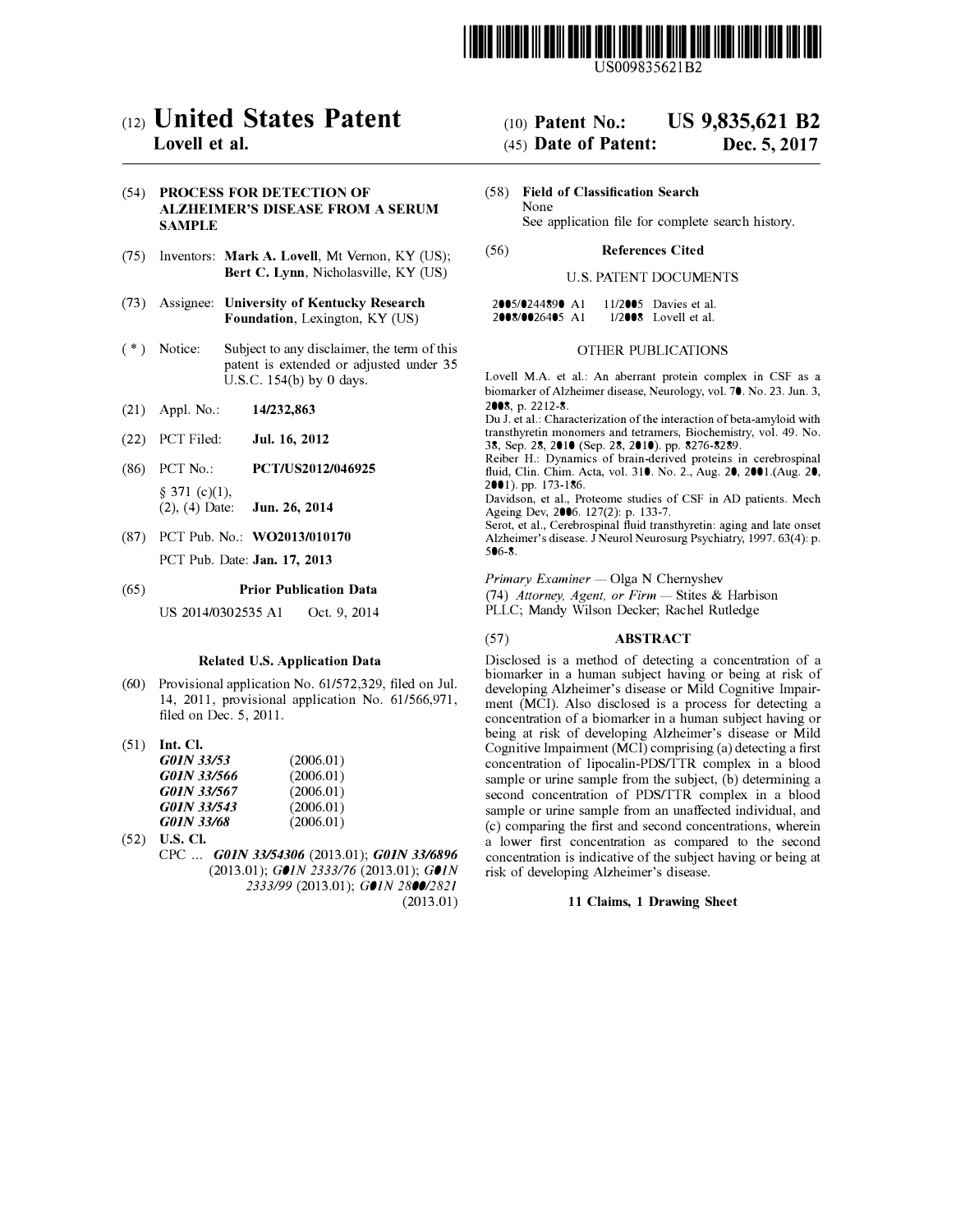







Figures 3A and 3B

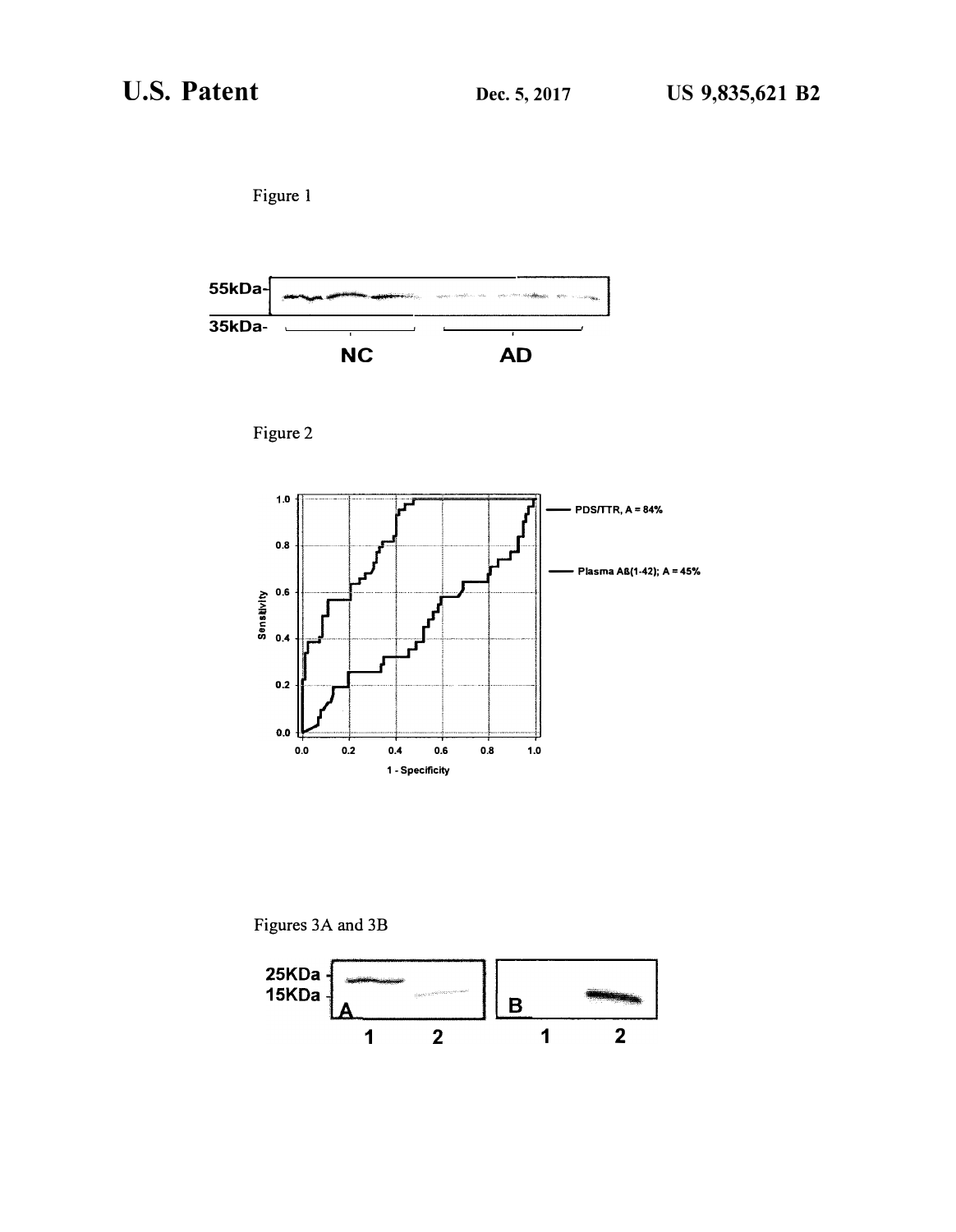# **PROCESS FOR DETECTION OF ALZHEIMER'S DISEASE FROM A SERUM SAMPLE**

### RELATED APPLICATION

This application claims priority under 35 U.S.C. 119(e) to provisional application U.S. Ser. No. 61/572,329, filed Jul. 14, 2011 and to provisional application U.S. Ser. No. 61/566, 971, filed Dec. 5, 2011, which applications are incorporated  $10$ hereby by reference.

The present invention relates to the field of detection and <sup>15</sup> monitoring of neurodegenerative disorders, including Alzheimer's disease (AD) and mild cognitive impairment (MCI). More particularly, the present invention relates to proteinaceous biomarkers that can be measured in biological fluids, which can be used to aid in the detection of neuro- 20 degenerative disorders, including Alzheimer's disease and mild cognitive impairment.

# BACKGROUND OF THE INVENTION

Previous studies suggest there is diminished transport capacity of high molecular weight (>30 kDa) material through choroid plexus epithelial cells in the progression of AD. Further, it has been observed that  $\mathbf{A}\beta_{1\text{-}42}$  levels are significantly lower in serum compared to CSF because of 30 deposition in senile plaques (Solfrizzi, V, D'Introno, A, Colacicco, A M, Capurso, C, Todarello, 0, et al. Circulating biomarkers of cognitive decline and dementia *Clin Chim Acta,* 2006; 364:91-112). There is an ongoing need for methods for detecting biomarkers associated with AS and MCI.

## SUMMARY OF THE INVENTION

In certain embodiments, the present invention provides 40 method of detecting a concentration of a biomarker in a human subject having or being at risk of developing Alzheimer's disease (AD) or Mild Cognitive Impairment (MCI), the method comprising: (a) detecting a first concentration of lipocalin-PDS/TTR complex in a blood sample or 45 urine sample from the subject, (b) determining a second concentration of PDS/TTR complex in a blood sample or urine sample from an unaffected individual, and (c) comparing the first and second concentrations, wherein a lower first concentration as compared to the second concentration 50 is indicative of the subject having or being at risk of developing AD or MCI.

In certain embodiments, the present invention provides a method of detecting a concentration of a biomarker in a human subject having or being at risk of developing 55 Alzheimer's disease (AD) or Mild Cognitive Impairment (MCI), the method comprising: (a) detecting a concentration of lipocalin-PDS/TTR complex in a blood sample or urine sample from the subject, (b) comparing the concentration to a reference value, wherein a lower concentration as com- 60 pared to the reference value is indicative of the subject having or being at risk of developing Alzheimer's disease or MCI.

In certain embodiments, the present invention provides a kit comprising: (a) a solid substrate; (b) a trapping binding 65 ligand specific for lipocalin-PDS bound to the solid substrate; (c) a probing binding ligand specific for TTR; (d)

optionally, instructions for using the kit to detect PDS/TTR in a blood sample or urine sample.

In certain embodiments, the present invention provides a method of isolating a lipocalin-PDS/TTR complex bio-5 marker from blood or urine comprising: (a) contacting the blood or urine with a trapping binding ligand specific for lipocalin-PDS to form a trapped biomarker, wherein the trapping binding ligand specific for lipocalin-PDS is bound to a solid substrate; (b) contacting the trapped biomarker with a probing binding ligand that is specific for TTR to form a probed biomarker complex; and (c) purifying the probed biomarker complex.

FIELD OF THE INVENTION In certain embodiments, the present invention provides a process for detecting Alzheimer's disease in a human subject, the process comprising obtaining a sample of blood from the subject, optionally preparing a sample of serum or plasma from the sample of blood, determining the concentration of PDS/TTR in the sample of blood, and comparing the concentration of PDS/TTR to a reference value.

#### BRIEF DESCRIPTION OF THE FIGURES

FIG. 1. The PDS/TTR complex was immunoprecipitated from representative serum specimens from normal control 25 (NC) and probable AD (AD) subjects using rabbit anti-TTR and was visualized using mouse anti-PDS. There was a significant decrease of immunostaining for the PDS/TTR complex in serum from AD patients (34.8±2.5% control) compared to NC subjects (100±2.9%).

FIG. 2. Reporter operator curves for PDS/TTR and  $A\beta_{1-42}$ in plasma from NC  $(N=76)$  and MCI  $(N=45)$  subjects. Improved sensitivity/specificity of the PDS/TTR complex is reflected by the increased area under the curve (AUC) for plasma PDS/TTR (AUC=84%) compared to an AUC of 45% <sup>35</sup> for plasma  $A\beta_{1-42}$  and 50% for CSF  $A\beta$ . Sensitivity/specificity of the PDS/TTR complex were 70% compared to sensitivity/specificity values of 52% and 44% respectively for A<sub>B</sub> measures.

FIGS. 3A and 38. Commossie blue stained gel (A) showing recombinant hematopoietic PDS (lane 1) and lipocalin PDS (lane 2) and the Western blot of a second gel probed using an anti-lipocalin PDS antibody (B).

#### DETAILED DESCRIPTION

Surprisingly, the inventors found that levels of the lipocalin-PDS/TTR complex biomarker in a blood sample were lower in subjects with Alzheimer's disease than in nondiseased controls. The art had taught away from this finding, in that, according to the art, levels of the biomarker in cerebrospinal fluid were higher in subjects with Alzheimer's Disease than in non-diseased controls.

Surprisingly, the inventors found that levels of the biomarker in a blood sample were lower in subjects with Mild Cognitive Impairment than in non-diseased controls. The art had taught away from this finding, in that, according to the art levels of the biomarker in cerebrospinal fluid were higher in subjects with Mild Cognitive Impairment than in nondiseased controls.

In certain embodiments, the present invention provides a concentration of a biomarker in a human subject having or being at risk of developing Alzheimer's disease (AD) or Mild Cognitive Impairment (MCI), the method comprising:<br>(a) detecting a first concentration of lipocalin-PDS/TTR complex in a blood sample or urine sample from the subject, (b) determining a second concentration of PDS/TTR complex in a blood sample or urine sample from an unaffected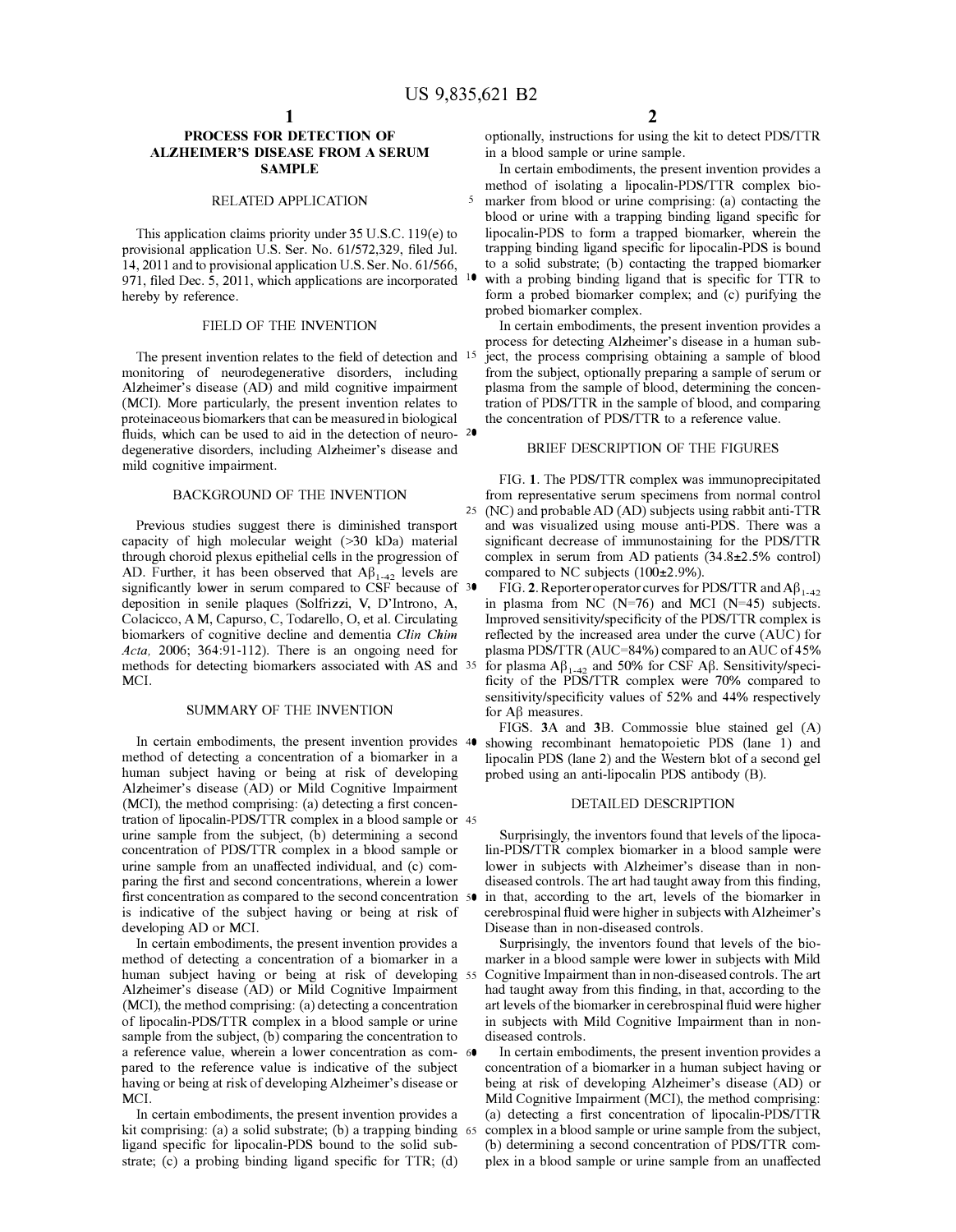5

individual, and (c) comparing the first and second concentrations, wherein a lower first concentration as compared to the second concentration is indicative of the subject having or being at risk of developing AD or MCI. In certain embodiments, the blood sample is a sample of whole blood, serum, plasma, or a subcomponent of blood. In certain embodiments, the blood sample is a serum or plasma sample. As used herein, the term "blood sample" includes a whole blood sample or a subcomponent sample (e.g., a serum sample). In certain embodiments, the lipocalin-PDS/ TTR complex is a trimer consisting of one molecule of lipocalin-PDS and two molecules of TTR. In certain embodiments, the lipocalin-PDS/TTR complex binds to a trapping binding ligand specific for lipocalin-PDS but not to a binding ligand specific for hematopoietic-PDS/TTR com- 15 plex. In certain embodiments, the binding ligand is an antibody. In certain embodiments, the lipocalin-PDS/TTR complex is a modified lipocalin-PDS/TTR complex that further comprises alpha and/or beta-unsaturated aldehydic by-products of lipid peroxidation. In certain embodiments, 20 the lipocalin-PDS/TTR complex binds to a probing binding ligand specific for TTR. In certain embodiments, the probing ligand specific for TTR further comprises a label generating a detectable signal. In certain embodiments, the label comprises a chemical, an enzymatic, a radioactive, a fluorescent, 25 a luminescent, a chemiluminescent and a FRET label. In certain embodiments, the detection of the first concentration of lipocalin-PDS/TTR complex is by ELISA.

In certain embodiments, the present invention provides a method of detecting a concentration of a biomarker in a 30 human subject having or being at risk of developing Alzheimer's disease (AD) or Mild Cognitive Impairment (MCI), the method comprising: (a) detecting a concentration of lipocalin-PDS/TTR complex in a blood sample or urine sample from the subject, (b) comparing the concentration to 35 a reference value, wherein a lower concentration as compared to the reference value is indicative of the subject having or being at risk of developing Alzheimer's disease or MCI.

In certain embodiments, the present invention provides a kit comprising: (a) a solid substrate; (b) a trapping binding ligand specific for lipocalin-PDS bound to the solid substrate; (c) a probing binding ligand specific for TTR; (d) optionally, instructions for using the kit to detect PDS/TTR in a blood sample or urine sample. In certain embodiments, 45 the solid substrate is a hydrocarbon polymer, glass, metal, or gel. In certain embodiments, the solid substrate is a gelatin, latex, polystyrene, colloidal gold, or magnetic bead. In certain embodiments, trapping binding ligand specific for lipocalin-PDS but not to a binding ligand specific for 50 ing binding ligands are well known in the art (Harlow and hematopoietic-PDS.

In certain embodiments, the present invention provides a method of isolating a lipocalin-PDS/TTR complex biomarker from blood or urine comprising: (a) contacting the blood or urine with a trapping binding ligand specific for 55 lipocalin-PDS to form a trapped biomarker, wherein the trapping binding ligand specific for lipocalin-PDS is bound to a solid substrate; (b) contacting the trapped biomarker with a probing binding ligand that is specific for TTR to form a probed biomarker complex; and (c) purifying the 60 probed biomarker complex. In certain embodiments, the present invention provides a probed biomarker complex isolated according to the method described above.

In certain embodiments, the present invention provides a process for detecting Alzheimer's disease in a human sub- 65 ject, the process comprising obtaining a sample of blood from the subject, preparing a sample of serum from the

sample of blood, determining the concentration of PDS/TTR in the sample of serum, and comparing the concentration of PDS/TTR to a reference value. In certain embodiments, Alzheimer's disease is detected if the concentration of PDS/TTR is less than the reference value. In certain embodiments, the sample of blood is collected from the subject by phlebotomy. In certain embodiments, the sample of serum is prepared from the sample of blood by permitting the sample of blood to clot and centrifuging the sample of blood. In certain embodiments, the ELISA is an ELISA described in U.S. Pat. No. 7,851,172. In certain embodiments, the ELISA provides an electromagnetic signal capable of being detected by an optical reader. In certain embodiments, the ELISA provides an electrochemical signal capable of being detected by an electrochemical signal detection apparatus.

A "subject" of analysis, diagnosis, or treatment is an animal. Such animals include mammals, such as a human.

A "control" cell, tissue, sample, or subject is a cell, tissue, sample, or subject of the same type as a test cell, tissue, sample, or subject. The control may, for example, be examined at precisely or nearly the same time the test cell, tissue, sample, or subject is examined. The control may also, for example, be examined at a time distant from the time at which the test cell, tissue, sample, or subject is examined, and the results of the examination of the control may be recorded so that the recorded results may be compared with results obtained by examination of a test cell, tissue, sample, or subject. The control may also be obtained from another source or similar source other than the test group or a test subject, where the test sample is obtained from a subject suspected of having a disease or disorder for which the test is being performed.

A "test" cell, tissue, sample, or subject is one being examined.

The use of the word "detect" and its grammatical variants is meant to refer to measurement of the species without quantification, whereas use of the word "determine" or "measure" with their grammatical variants are meant to refer to measurement of the species with quantification. The terms "detect" and "identify" are used interchangeably herein.

Detectable Markers and Labels

According to one embodiment, the probing binding ligand has a label generating a detectable signal. The label includes, but not limited to, a chemical (e.g., biotin), an enzymatic ( e.g., alkaline phosphatase, peroxidase, �-galactosidase and �-glucosidase, horseradish peroxidase), a radioactive ( e.g.,  $I^{125}$  and  $C^{14}$ ), a fluorescent (e.g., fluorescein), a luminescent, a chemiluminescent or a FRET (fluorescence resonance energy transfer) label. Various labels and methods for label-Lane, eds., Antibodies: A Laboratory Manual (1988) Cold Spring Harbor Laboratory Press, Cold Spring Harbor, N.Y.). In certain embodiments, the probing binding ligand is an antibody that is labeled with biotin or horseradish peroxidase.

As used herein, a "detectable marker" is an atom or a molecule that permits the specific detection of a compound comprising the marker in the presence of similar compounds without a marker. Detectable markers include, but are not limited to, radioactive isotopes, antigenic determinants, enzymes, nucleic acids available for hybridization, chromophores, fluorophores, chemiluminescent molecules, electrochemically detectable molecules, and molecules that provide for altered fluorescence-polarization or altered lightscattering.

The detectable labels used in the assays of the present invention to diagnose Alzheimer's Disease, these labels are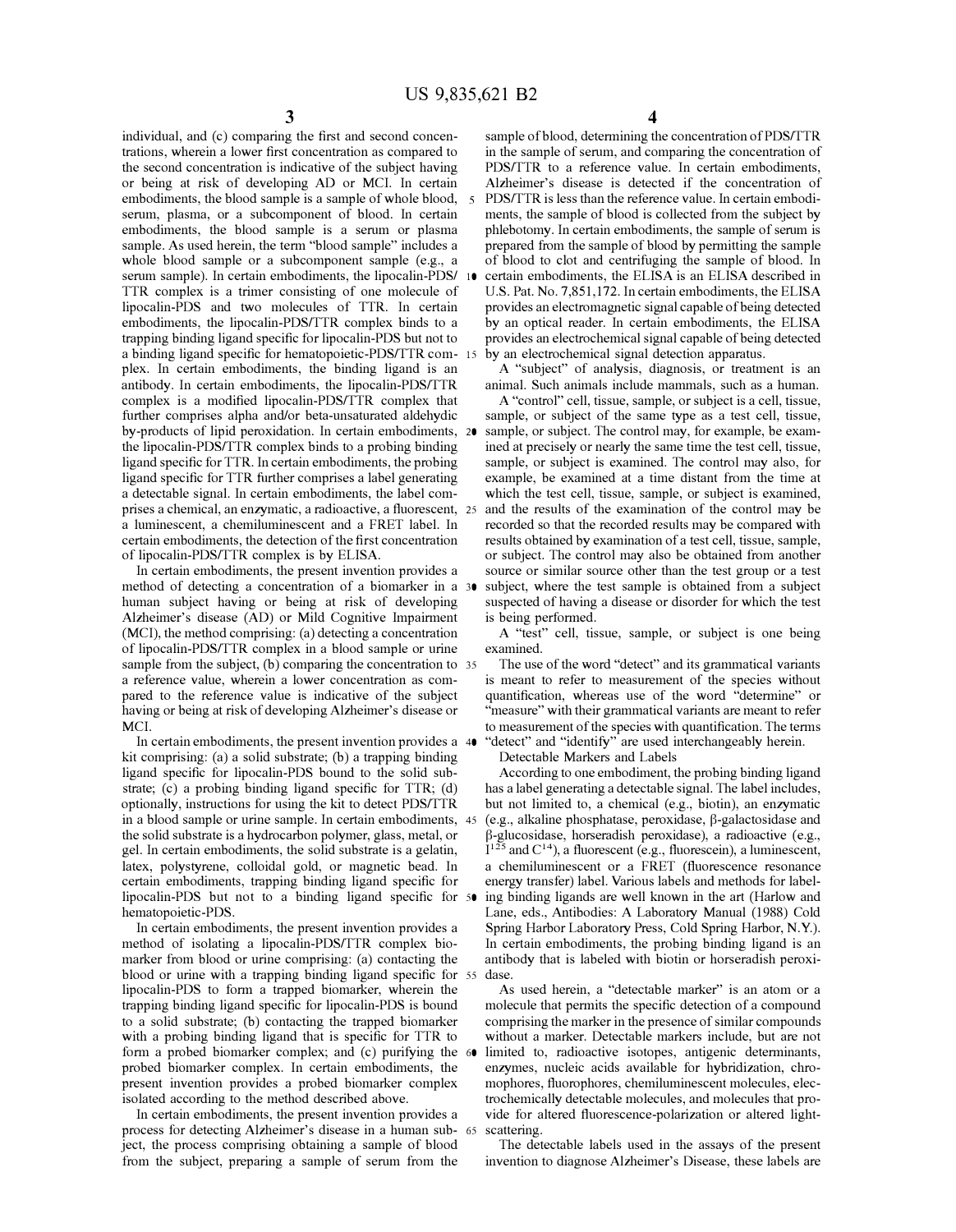attached to the binding agent that is specific for PDS or TTR, can be primary labels (where the label comprises an element that is detected directly or that produces a directly detectable element) or secondary labels (where the detected label binds to a primary label, e.g., as is common in immunological 5 labeling). An introduction to labels, labeling procedures and detection of labels is found in Polak and Van Noorden (1997) Introduction to Immunocytochemistry, 2nd ed., Springer Verlag, N.Y. and in Haugland (1996) Handbook of Fluorescent Probes and Research Chemicals, a combined handbook and catalogue Published by Molecular Probes, Inc., Eugene, Oreg. Patents that described the use of such labels include U.S. Pat. Nos. 3,817,837; 3,850,752; 3,939, 350; 3,996,345; 4,277,437; 4,275,149; and 4,366,241.

Primary and secondary labels can include undetected 15 elements as well as detected elements. Useful primary and secondary labels in the present invention can include spectral labels such as green fluorescent protein, fluorescent dyes (e.g., fluorescein and derivatives such as fluorescein isothiocyanate (FITC) and Oregon Green™, rhodamine and 20 derivatives (e.g., Texas red, tetrarhodimine isothiocynate (TRITC), etc.), digoxigenin, biotin, phycoerythrin, AMCA, CyDyes<sup>TM</sup>, and the like), radiolabels (e.g.,  ${}^3H$ ,  ${}^{125}I$ ,  ${}^{35}S$ ,  ${}^{14}C$ , <sup>32</sup>P, <sup>33</sup>P, etc.), enzymes (e.g., horse radish peroxidase, alkaline phosphatase etc.), spectral calorimetric labels such as 25 colloidal gold or colored glass or plastic (e.g. polystyrene, polypropylene, latex, etc.) beads. The label can be coupled directly or indirectly to a component of the detection assay (e.g., the detection reagent) according to methods well known in the art. As indicated above, a wide variety of labels 30 may be used, with the choice of label depending on sensitivity required, ease of conjugation with the compound, stability requirements, available instrumentation, and disposal provisions.

Exemplary labels that can be used include those that use: 35 1) chemiluminescence (using horseradish peroxidase and/or alkaline phosphatase with substrates that produce photons as breakdown products as described above) with kits being available, e.g., from Molecular Probes, Amersham, Boehringer-Mannheim, and Life Technologies/Gibco BRL; 2) 40 color production (using both horseradish peroxidase and/or alkaline phosphatase with substrates that produce a colored precipitate (kits available from Life Technologies/Gibco BRL, and Boehringer-Mannheim)); 3) fluorescence using, e.g., an enzyme such as alkaline phosphatase, together with the substrate AttoPhos (Amersham) or other substrates that produce fluorescent products, 4) fluorescence (e.g., using Cy-5 (Amersham), fluorescein, and other fluorescent tags); 5) radioactivity. Other methods for labeling and detection and ABTS (2,2-Azine-di[3-ethylbenzthiazoline sulfonate]) will be readily apparent to one skilled in the art.

Where the PDS/TTR complexes are contemplated to be detected in a clinical setting, the labels are preferably non-radioactive and readily detected without the necessity of sophisticated instrumentation. In certain embodiments, detection of the labels will yield a visible signal that is immediately discernable upon visual inspection. One example of detectable secondary labeling strategies uses an antibody that recognizes PDS/TTR complexes in which the antibody is linked to an enzyme (typically by recombinant or covalent chemical bonding). The antibody is detected when 60 the enzyme reacts with its substrate, producing a detectable product. In certain embodiments, enzymes that can be conjugated to detection reagents of the invention include, e.g., �-galactosidase, luciferase, horse radish peroxidase, and alkaline phosphatase. The chemiluminescent substrate for luciferase is luciferin. One embodiment of a fluorescent substrate for  $\beta$ -galactosidase is 4-methylumbelliferyl- $\beta$ -D-

**6** 

galactoside. Embodiments of alkaline phosphatase substrates include p-nitrophenyl phosphate (pNPP), which is detected with a spectrophotometer; 5-bromo-4-chloro-3-indolyl phosphate/nitro blue tetrazolium (BCIP/NBT) and fast red/napthol AS-TR phosphate, which are detected visually; and 4-methoxy-4-(3-phosphonophenyl)spiro[1,2-dioxetane-3 ,2'-adamantane], which is detected with a luminometer. Embodiments of horse radish peroxidase substrates include 2,2'azino-bis(3-ethylbenzthiazoline-6 sulfonic acid)

10 (ABTS), 5-aminosalicylic acid (SAS), o-dianisidine, and o-phenylenediamine (OPD), which are detected with a spectrophotometer, and 3,3,5,5'-tetramethylbenzidine (TMB), 3,3' diaminobenzidine (DAB), 3-amino-9-ethylcarbazole (AEC), and 4-chloro-1-naphthol (4ClN), which are detected visually. Other suitable substrates are known to those skilled in the art. The enzyme-substrate reaction and product detection are performed according to standard procedures known to those skilled in the art and kits for performing enzyme immunoassays are available as described above.

The presence of a label can be detected by inspection, or a detector which monitors a particular probe or probe combination is used to detect the detection reagent label. Typical detectors include spectrophotometers, phototubes and photodiodes, microscopes, scintillation counters, cameras, film and the like, as well as combinations thereof. Examples of suitable detectors are widely available from a variety of commercial sources known to persons of skill. Commonly, an optical image of a substrate comprising bound labeling moieties is digitized for subsequent computer analysis.

The detection of the lipocalin-PDS/TTR complex can be carried out by various processes well known in the art. This detection can be carried out quantitatively or qualitatively according to conventional procedures, e.g., using various detectable label/substrate pairs as described in Enzyme Immunoassay, E. T. Maggio, ed., CRC Press, Boca Raton, Fla., 1980 and Harlow and Lane, eds. Antibodies: A Laboratory Manual (1988) Cold Spring Harbor Laboratory Press, Cold Spring Harbor, N.Y.

Where the probing binding ligand (e.g., antibody) is labeled with alkaline phosphatase, bromochloroindolylphosphate (BCIP), nitro blue tetrazolium (NBT) and ECF may be used as a substrate for color developing reactions; in the case of labeled with horseradish peroxidase, chloronaphtol, aminoethylcarbazol, diaminobenzidine, D-luciferin, lucigenin (bis-I\Mnethylacridinium nitrate), resorufin benzyl ether, luminol, Amplex Red reagent (10-acetyl-3,7-dihydroxyphenoxazine, TMB (3,3,5,5-tetramethylbenzidine) 50 may be used as a substrate. Other label/substrate pairs include biotin/streptavidin and luciferase/luciferin.

Binding Ligands

The present method uses two types of binding ligands, i.e., a "trapping" (or "capturing") binding ligand and a "probing" (or "detecting") binding ligand. As used herein, the term "trapping binding ligand" means a binding ligand capable of binding to the lipocalin-PDS/TTR complex of interest in biosamples. The term "probing binding ligand" means a binding ligand capable of binding to the lipocalin-PDS/TTR complex captured by the trapping binding ligand. In one embodiment, the binding ligand is an antibody. By "antibody" is meant an immunoglobulin protein which is capable of binding an antigen. Antibody as used herein is meant to include the entire antibody as well as any antibody 65 fragments (e.g.,  $F(ab')_2$ , Fab', Fab, Fv) capable of binding the epitope, antigen or antigenic fragment of interest. As used herein, the term "monoclonal antibody" refers to an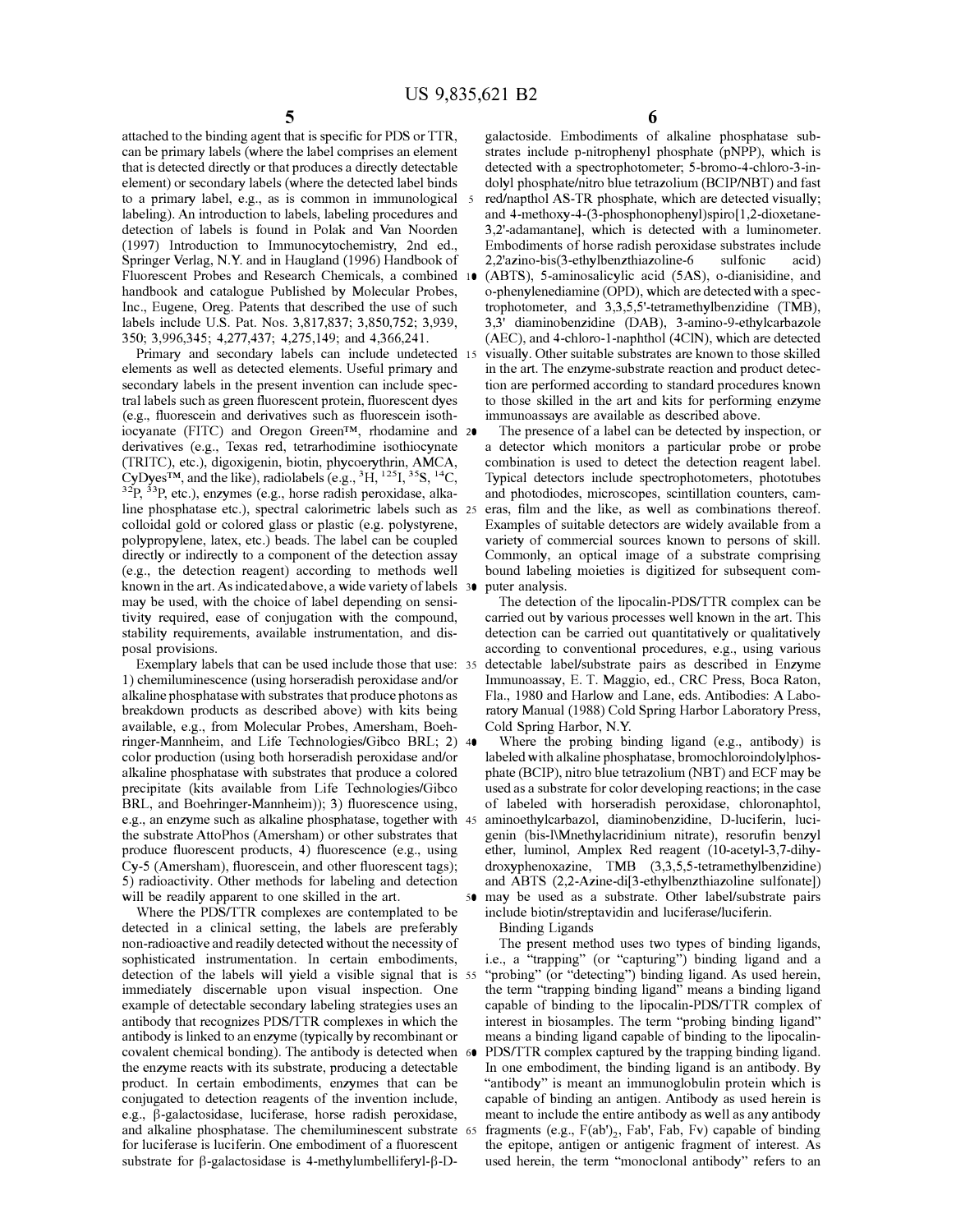antibody obtained from a group of substantially homogeneous antibodies, that is, an antibody group wherein the antibodies constituting the group are homogeneous except for naturally occurring mutants that exist in a small amount. Monoclonal antibodies are highly specific and interact with 5 a single antigenic site. Furthermore, each monoclonal antibody targets a single antigenic determinant (epitope) on an antigen, as compared to common polyclonal antibody preparations that typically contain various antibodies against diverse antigenic determinants. In addition to their specificity, monoclonal antibodies are advantageous in that they are produced from hybridoma cultures not contaminated with other immunoglobulins.

The adjective "monoclonal" indicates a characteristic of antibodies obtained from a substantially homogeneous group of antibodies, and does not specify antibodies produced by a particular method. For example, a monoclonal antibody to be used in the present invention can be produced by, for example, hybridoma methods (Kohler and Milstein, Nature 256:495, 1975) or recombination methods (U.S. Pat. 20 a divalent scFv can be made by generating a single peptide No. 4,816,567). The monoclonal antibodies used in the present invention can be also isolated from a phage antibody library (Clackson et al., Nature 352:624-628, 1991; Marks et al., J. Mo!. Biol. 222:581-597, 1991). The monoclonal antibodies of the present invention particularly comprise "chimeric" antibodies (immunoglobulins), wherein a part of a heavy (H) chain and/or light (L) chain is derived from a and bispecificity allows the cross-linking of two antigens. specific species or a specific antibody class or subclass, and the remaining portion of the chain is derived from another species, or another antibody class or subclass. Furthermore, 30 mutant antibodies and antibody fragments thereof are also comprised in the present invention (U.S. Pat. No. 4,816,567; Morrison et al., Proc. Natl. Acad. Sci. USA 81:6851-6855, 1984).

As used herein, the term "mutant antibody" refers to an 35 antibody comprising a variant amino acid sequence in which one or more amino acid residues have been altered. For example, the variable region of an antibody can be modified to improve its biological properties, such as antigen binding. Such modifications can be achieved by site-directed muta- 40 to trapping ligands is a bead such as gelatin, latex, polystygenesis (see Kunkel, Proc. Natl. Acad. Sci. USA 82: 488 (1985)), PCR-based mutagenesis, cassette mutagenesis, and the like. Such mutants comprise an amino acid sequence which is at least 70% identical to the amino acid sequence of a heavy or light chain variable region of the antibody, 45 more preferably at least 75%, even more preferably at least 80%, still more preferably at least 85%, yet more preferably at least 90%, and most preferably at least 95% identical. As used herein, the term "sequence identity" is defined as the percentage of residues identical to those in the antibody's 50 original amino acid sequence, determined after the sequences are aligned and gaps are appropriately introduced to maximize the sequence identity as necessary. Methods of producing monoclonal, polyclonal and mutant antibodies can be found in US Patent Publication No. 2011-0135689 55 Al, which is incorporated by reference herein.

As used herein, the term "antibody" includes scFv, humanized, fully human or chimeric antibodies, singlechain antibodies, diabodies, and antigen-binding fragments of antibodies (e.g., Fab fragments). In certain embodiments, 60 the antibody is a human antibody or a humanized antibody. A "humanized" antibody contains only the three CDRs (complementarity determining regions) and sometimes a few carefully selected "framework" residues (the non-CDR portions of the variable regions) from each donor antibody variable region recombinantly linked onto the corresponding frameworks and constant regions of a human antibody

sequence. A "fully humanized antibody" is created in a hybridoma from mice genetically engineered to have only human-derived antibody genes or by selection from a phagedisplay library of human-derived antibody genes.

As used herein, the term "antibody" includes a singlechain variable fragment (scFv), humanized, fully human or chimeric antibodies, single-chain antibodies, diabodies, and antigen-binding fragments of antibodies (e.g., Fab fragments). A scFv is a fusion protein of the variable region of the heavy  $(V_H)$  and light chains  $(V_L)$  of an immunoglobulin that is connected by means of a linker peptide. The linker is usually short, about 10-25 amino acids in length. If flexibility is important, the linker will contain a significant number of glycine. If solubility is important, serines or theonines will be utilized in the linker. The linker may link the amino-terminus of the  $V_H$  to the carboxy-terminus of the  $V_L$ , or the linker may link the carboxy-terminus of the  $V_H$  to the amino-terminus of the  $V_L$ . Divalent (also called bivalent) scFvs can be generated by linking two scFvs. For example, containing two  $V_H$  and two  $V_L$  regions. Alternatively, two peptides, each containing a single  $V_H$  and a single  $V_L$  region can be dimerized (also called "diabodies"). Holliger et al., "Diabodies: small bivalent and bispecific antibody fragments," PNAS, July 1993, 90:6444-6448. Bivalency allows antibodies to bind to multimeric antigens with high avidity, Solid Substrates

According to one embodiment, the trapping binding ligand is bound to a solid substrate. Known materials of this type include hydrocarbon polymers such as polystyrene and polypropylene, glass, metals, and gels. The solid substrate may be in the form of a dipstick, a microtiter plate, a particle (e.g., bead), an affinity colunm and an immunoblot membrane (e.g., polyvinylidene fluoride membrane) (see U.S. Pat. Nos. 5,143,825; 5,374,530; 4,908,305 and 5,498,551). In certain embodiments, the solid substrate is a microtiter plate.

According to one embodiment, the solid substrate bound rene, colloidal gold or a magnetic bead. The size of these beads may be in the range of 0.3 nm to 20 µm in diameter, and an optimal size can be selected according to the evaluation method to be used. For example, for macroscopic evaluation, it is desirable to employ carriers of 0.2 to 3 µm in diameter with which macroscopic judgment is easier.

Detection Methods and Assays

The present invention provides methods for detecting a complex comprising PDS/TTR in a sample or in vivo. In certain embodiments, Western blots may be used to determine the presence and/or quantity of PDS/TTR in the sample. In certain embodiments or a competitive assay (for example, radioimmunoassay) may be used to determine the presence and/or quantity of PDS/TTR in the sample. For example, one can contact a sample with a binding ligand that is specific for PDS and subsequently contact the bound sample with a binding ligand that is specific for TTR, and detecting the presence or the quantity of bound PDS/TTR. In certain embodiments, the PDS/TTR is detected by means of nuclear magnetic resonance, fluorescent capillary electrophoresis, lateral flow devices, colorimetry, chemiluminescence, fluorescence, western blots, microarrays, enzyme linked immunosorbent assay (ELISA), radioHPLC, single photon emission computed tomography (SPECT), or positron emission tomography (PET), radioimmunoassay (RIA), immunoradiometric assay, fluoroimmunoassay, chemiluminescent assay, and bioluminescent assay, though several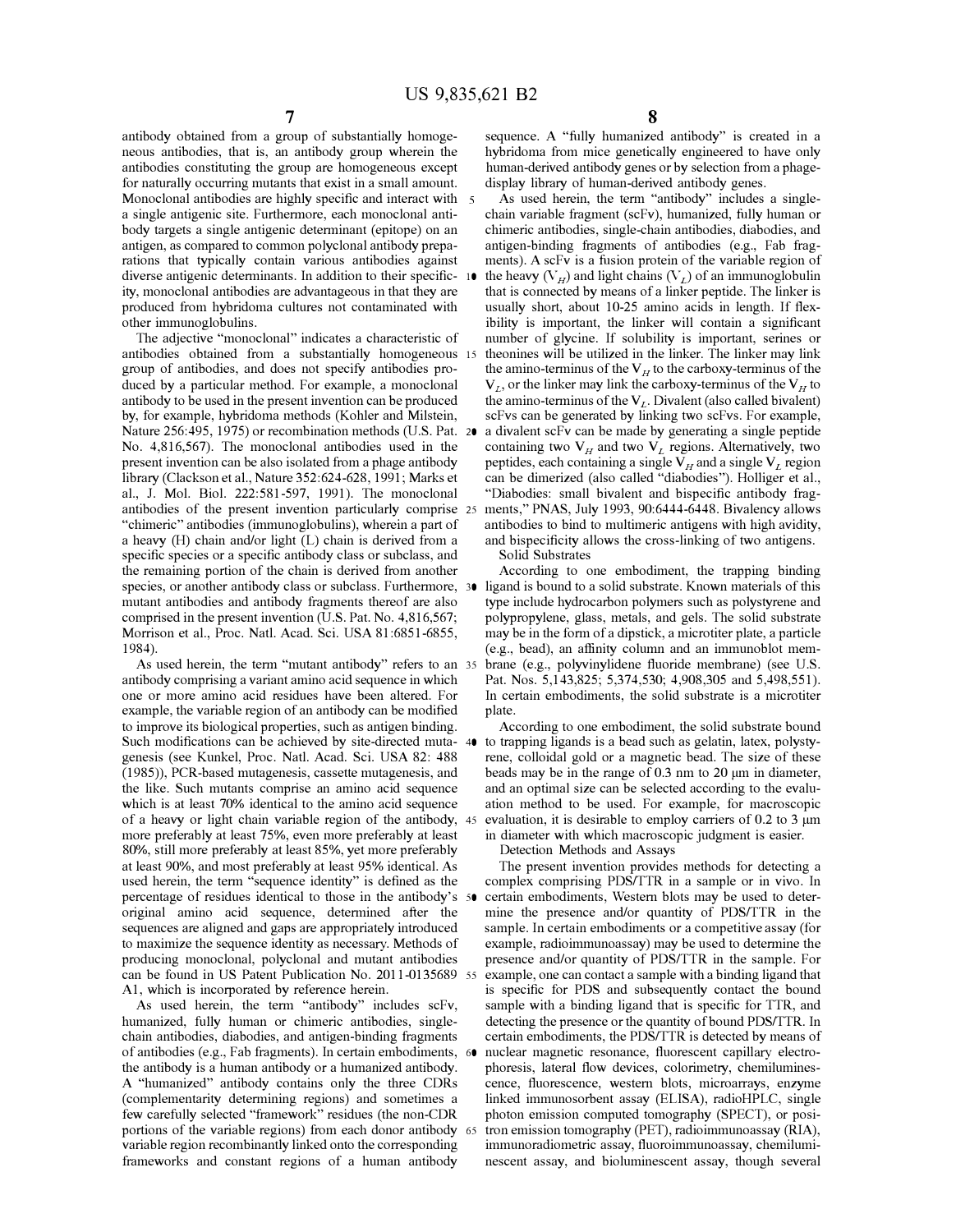others are well known to those of ordinary skill. The steps of various useful immunodetection methods have been described in the scientific literature.

In general, the detection of immunocomplex formation is well known in the art and may be achieved through the 5 application of numerous approaches. These methods are generally based upon the detection of a label or marker, such as any of those radioactive, fluorescent, biological and enzymatic tags. U.S. patents concerning the use of such labels include U.S. Pat. Nos. 3,817,837; 3,850,752; 3,939, 350; 3,996,345; 4,277,437; 4,275,149 and 4,366,241, each incorporated herein by reference. Of course, one may find additional advantages through the use of a secondary binding ligand such as a second antibody and/or a biotin/avidin ligand binding arrangement, as is known in the art.

Further methods include the detection of primary immune complexes by a two-step approach. A second binding ligand, such as an antibody, that has binding affinity for the PDS/ TTR is used to form secondary immune complexes, as described above. After washing, the secondary immune 20 complexes are contacted with a third binding ligand or antibody that has binding affinity for the second antibody, again under effective conditions and for a period of time sufficient to allow the formation of immune complexes (tertiary immune complexes). The third ligand or antibody is linked to a detectable label, allowing detection of the tertiary immune complexes thus formed. This system may provide for signal amplification if this is desired.

One method of immunodetection designed by Charles Cantor uses two different antibodies. A first step bioti- 30 nylated, monoclonal or polyclonal antibody is used to detect the target antigen $(s)$ , and a second step antibody is then used to detect the biotin attached to the complexed binding ligand. In this method the sample to be tested is first incubated in a solution containing the first step antibody. If 35 the target antigen is present, some of the antibody binds to the antigen to form a biotinylated antibody/antigen complex. The antibody/antigen complex is then amplified by incubation in successive solutions of streptavidin (or avidin), biotinylated DNA, and/or complementary biotinylated <sup>40</sup> DNA, with each step adding additional biotin sites to the antibody/antigen complex. The amplification steps are repeated until a suitable level of amplification is achieved, at which point the sample is incubated in a solution containing the second step antibody against biotin. This second step 45 antibody is labeled, as for example with an enzyme that can be used to detect the presence of the antibody/antigen complex by histoenzymology using a chromogen substrate. With suitable amplification, a conjugate can be produced which is macroscopically visible.

Another known method of immunodetection takes advantage of the immuno-PCR (Polymerase Chain Reaction) methodology. The PCR method is similar to the Cantor method up to the incubation with biotinylated DNA, however, instead of using multiple rounds of streptavidin and 55 biotinylated DNA incubation, the DNA/biotin/streptavidin/ antibody complex is washed out with a low pH or high salt buffer that releases the antibody. The resulting wash solution is then used to carry out a PCR reaction with suitable primers with appropriate controls. At least in theory, the <sup>60</sup> enormous amplification capability and specificity of PCR can be utilized to detect a single antigen molecule.

As detailed above, immunoassays, in their most simple and/or direct sense, are binding assays. Certain preferred immunoassays are the various types of enzyme linked 65 immunosorbent assays (ELISAs) and/or radioimmunoassays (RIA) known in the art. Immunohistochemical detec-

tion using tissue sections is also particularly useful. However, it will be readily appreciated that detection is not limited to such techniques, and/or western blotting, dot blotting, FACS analyses, and/or the like may also be used.

The diagnostic assay format that may be used in the present invention could take any conventional format such as ELISA or other platforms such as luminex or biosensors. The present invention detects the presence of a PDS/TTR complex. This sequence can readily be modified to facilitate diagnostic assays, for example a tag (such as GFP) can be added to the targeting antibody to increase sensitivity. In one exemplary ELISA, antibodies are immobilized onto a selected surface exhibiting protein affinity, such as a well in a polystyrene microtiter plate. Then, a test composition suspected of containing the PDS/TTR complex, such as a clinical sample (e.g., a biological sample obtained from the subject), is added to the wells. After binding and/or washing to remove non-specifically bound immune complexes, the bound antigen may be detected. Detection is generally achieved by the addition of another antibody that is linked to a detectable label. This type of ELISA is a simple "sandwich ELISA." Detection may also be achieved by the addition of a second antibody, followed by the addition of a third antibody that has binding affinity for the second antibody, with the third antibody being linked to a detectable label.

In another exemplary ELISA, the samples suspected of containing the antigen are immobilized onto the well surface and/or then contacted with binding agents. After binding and/or washing to remove non-specifically bound immune complexes, the bound anti-binding agents are detected. Where the initial binding agents are linked to a detectable label, the immune complexes may be detected directly. Again, the immune complexes may be detected using a second antibody that has binding affinity for the first binding agents, with the second antibody being linked to a detectable label.

Another ELISA in which the antigens are immobilized, involves the use of antibody competition in the detection. In this ELISA, labeled antibodies against an antigen are added to the wells, allowed to bind, and/or detected by means of their label. The amount of an antigen in an unknown sample is then determined by mixing the sample with the labeled antibodies against the antigen during incubation with coated wells. The presence of an antigen in the sample acts to reduce the amount of antibody against the antigen available for binding to the well and thus reduces the ultimate signal. This is also appropriate for detecting antibodies against an antigen in an unknown sample, where the unlabeled antibodies bind to the antigen-coated wells and also reduces the

amount of antigen available to bind the labeled antibodies. Irrespective of the format employed, ELISAs have certain features in common, such as coating, incubating and binding, washing to remove non-specifically bound species, and detecting the bound immune complexes.

In coating a plate with anti-PDS or anti-TTP antibodies, one will generally incubate the wells of the plate with a solution of the antigen or antibodies, either overnight or for a specified period of hours. The wells of the plate will then be washed to remove incompletely adsorbed material. Any remaining available surfaces of the wells are then "coated" with a nonspecific protein that is antigenically neutral with regard to the test antisera. These include bovine serum albumin (BSA), casein or solutions of milk powder. The coating allows for blocking of nonspecific adsorption sites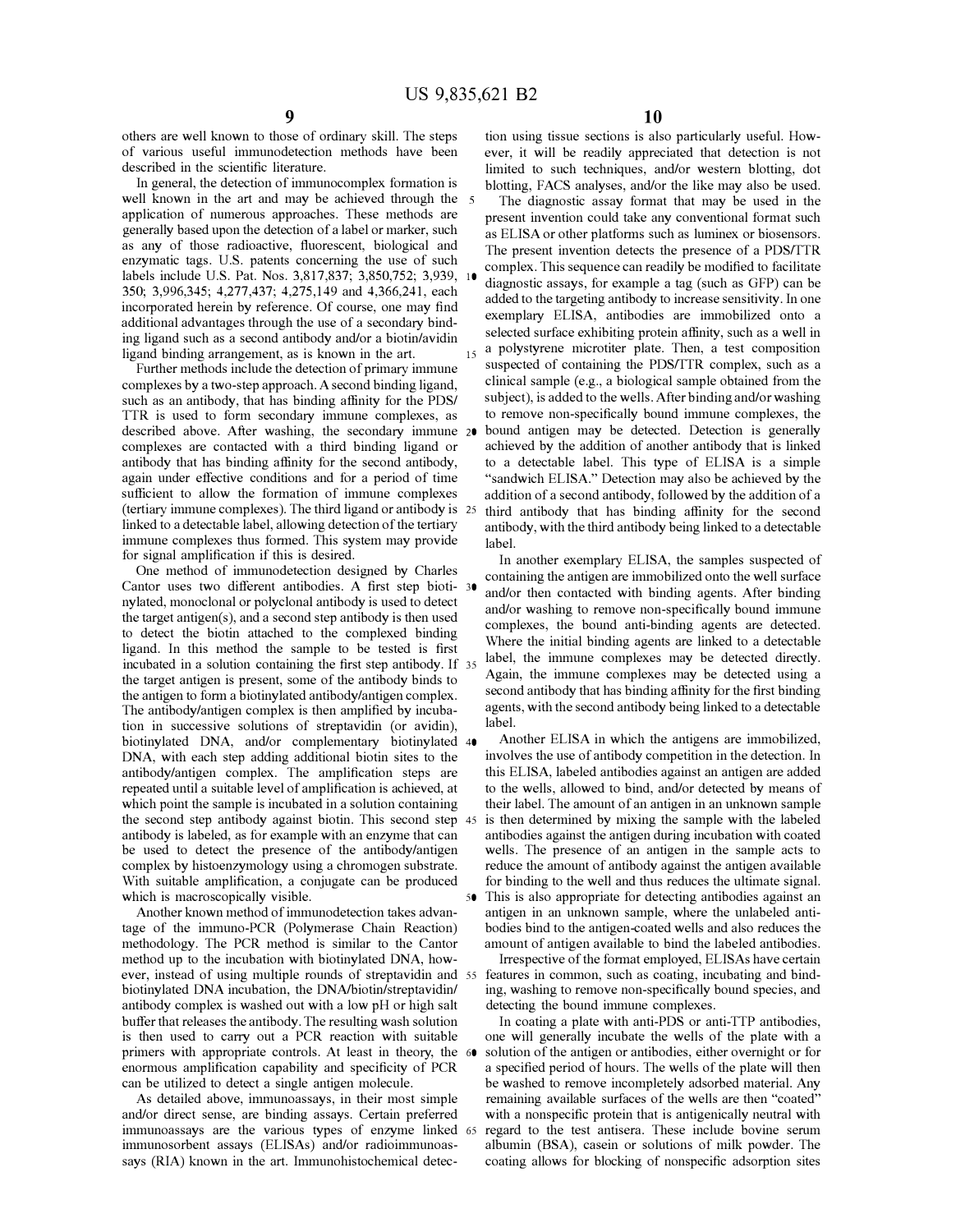on the innnobilizing surface and thus reduces the background caused by nonspecific binding of antisera onto the surface.

In ELISAs, it is probably more customary to use a secondary or tertiary detection means rather than a direct 5 procedure. Thus, after binding of a protein or antibody to the well, coating with a non-reactive material to reduce background, and washing to remove unbound material, the immobilizing surface is contacted with the biological sample to be tested under conditions effective to allow immune complex (antigen/antibody) formation. Detection of the immune complex then requires a labeled secondary binding ligand or antibody, and a secondary binding ligand or antibody in conjunction with a labeled tertiary antibody or a third binding ligand.

"Under conditions effective to allow innnune complex (antigen/antibody) formation" means that the conditions preferably include diluting the PDS/TTR complex with solutions such as BSA, bovine gannna globulin (BGG) or phosphate buffered saline (PBS)/Tween. These added agents 20 also tend to assist in the reduction of nonspecific background.

The "suitable" conditions also mean that the incubation is at a temperature or for a period of time sufficient to allow effective binding. Incubation steps are typically from about 25 1 to 2 to 4 hours or so, at temperatures preferably on the order of 25° C. to 27° C., or may be overnight at about 4° C. or so.

Following all incubation steps in an ELISA, the contacted surface is washed so as to remove non-complexed material. <sup>30</sup> An example of a washing procedure includes washing with a solution such as PBS/Tween, or borate buffer. Following the formation of specific innnune complexes between the test sample and the originally bound material, and subsequent washing, the occurrence of even minute amounts of 35 immune complexes may be determined.

To provide a detecting means, the second or third antibody will have an associated label to allow detection. This may be an enzyme that will generate color development upon incubating with an appropriate chromogenic substrate. 40 Thus, for example, one will desire to contact or incubate the first and second innnune complex with a urease, glucose oxidase, alkaline phosphatase or hydrogen peroxidase-conjugated antibody for a period of time and under conditions that favor the development of further innnune complex 45 comprises a chemical, an enzymatic, a radioactive, a fluoformation (e.g., incubation for 2 hours at room temperature in a PBS-containing solution such as PBS-Tween).

After incubation with the labeled antibody, and subsequent to washing to remove unbound material, the amount oflabel is quantified, e.g., by incubation with a chromogenic 50 PDS/TTR complex is by ELISA. substrate such as urea, or bromocresol purple, or 2,2'-azinodi-(3-ethyl-benzthiazoline-6-sulfonic acid (ABTS), or  $H_2O_2$ , in the case of peroxidase as the enzyme label. Quantification is then achieved by measuring the degree of color generated, e.g., using a visible spectra spectrophotom- 55 PDS/TTR in a blood sample or urine sample. eter.

#### ASPECTS OF THE INVENTION

Accordingly, the invention can be seen, inter alia, in the 60 following Aspects:

Aspect 1. A method of detecting a concentration of a biomarker in a human subject having or being at risk of developing Alzheimer's disease or Mild Cognitive Impairment (MCI), the method comprising: (a) detecting a first 65 concentration of lipocalin-PDS/TTR complex in a blood sample or urine sample from the subject, (b) determining a

second concentration of PDS/TTR complex in a blood sample or urine sample from an unaffected individual, and ( c) comparing the first and second concentrations, wherein a lower first concentration as compared to the second concentration is indicative of the subject having or being at risk of developing Alzheimer's disease.

Aspect 2. A method of detecting a concentration of a biomarker in a human subject having or being at risk of developing Alzheimer's disease or Mild Cognitive Impairment (MCI), the method comprising: (a) detecting a concentration of lipocalin-PDS/TTR complex in a blood sample or urine sample from the subject, (b) comparing the concentration to a reference value, wherein a lower concentration as compared to the reference value is indicative of the 15 subject having or being at risk of developing Alzheimer's disease or MCI.

Aspect 3. The method of Aspect 1 or Aspect 2, wherein the blood sample is a sample of whole blood, serum, plasma, or a subcomponent of blood.

Aspect 4. The method of any one of Aspects 1 to 3, wherein the blood sample is a serum or plasma sample.

Aspect 5. The method of any one of Aspects 1 to 4, wherein the lipocalin-PDS/TTR complex is a trimer consisting of one molecule of lipocalin-PDS and two molecules of TTR.

Aspect 6. The method of any one of Aspects 1 to 5, wherein the lipocalin-PDS/TTR complex binds to a trapping binding ligand specific for lipocalin-PDS but not to a binding ligand specific for hematopoietic-PDS/TTR complex.

Aspect 7. The method of Aspect 6, wherein the binding ligand is an antibody.

Aspect 8. The method of any one of Aspects 1 to 7, wherein the lipocalin-PDS/TTR complex is a modified lipocalin-PDS/TTR complex that further comprises alpha and/or beta-unsaturated aldehydic by-products of lipid peroxidation.

Aspect 9. The method of any one of Aspects 1 to 8, wherein the lipocalin-PDS/TTR complex binds to a probing binding ligand specific for TTR.

Aspect 10. The method of Aspect 9, wherein the probing ligand specific for TTR further comprises a label generating a detectable signal.

Aspect 11. The method of Aspect 10, wherein the label rescent, a luminescent, a chemiluminescent and a FRET label.

Aspect 12. The method of any one of Aspects 1 to 11, wherein the detection of the first concentration of lipocalin-

Aspect 13. A kit comprising (a) a solid substrate; (b) a trapping binding ligand specific for lipocalin-PDS bound to the solid substrate; (c) a probing binding ligand specific for TTR; (d) optionally, instructions for using the kit to detect

Aspect 14. The kit of Aspect 13, wherein the solid substrate is a hydrocarbon polymer, glass, metal, or gel.

Aspect 15. The kit of Aspect 13, wherein the solid substrate is a gelatin, latex, polystyrene, colloidal gold or a magnetic bead.

Aspect 16. The kit of any one of Aspects 13 to 15, wherein trapping binding ligand specific for lipocalin-PDS but not to a binding ligand specific for hematopoietic-PDS.

Aspect 17. A method of isolating a lipocalin-PDS/TTR complex biomarker from blood or urine comprising: (a) contacting the blood or urine with a trapping binding ligand specific for lipocalin-PDS to form a trapped biomarker,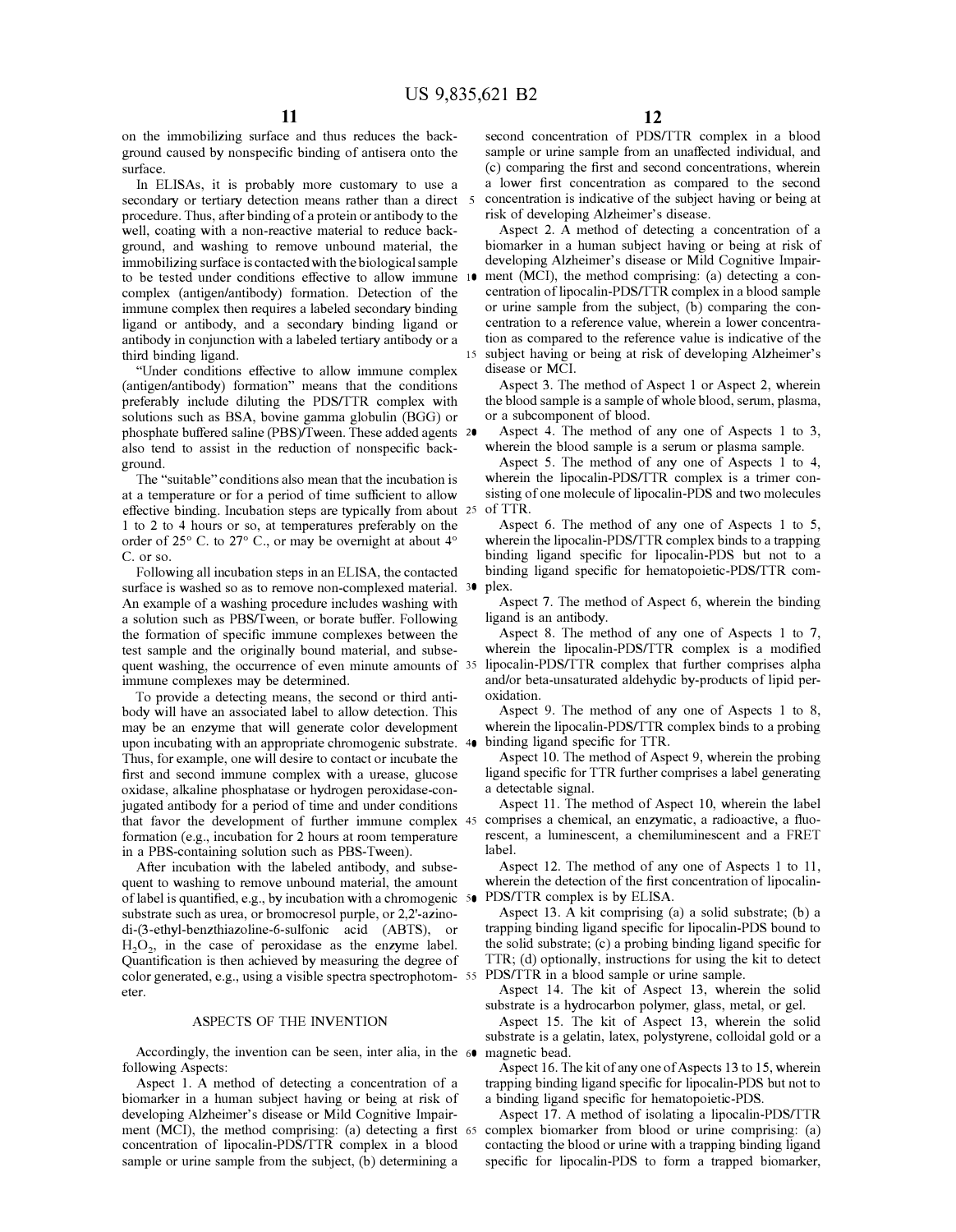wherein the trapping binding ligand specific for lipocalin-PDS is bound to a solid substrate; (b) contacting the trapped biomarker with a probing binding ligand that is specific for TTR to form a probed biomarker complex; and (c) purifying the probed biomarker complex.

Aspect 18. A probed biomarker complex isolated according to the method of Aspect 17.

subject, the process comprising obtaining a sample of blood 10 Aspect 19. A process for detecting Alzheimer's disease (AD) or Mild Cognitive Impairment (MCI) in a human from the subject, preparing a sample of serum from the sample of blood, determining the concentration of PDS/TTR in the sample of serum, and comparing the concentration of PDS/TTR to a reference value.

is detected if the concentration of PDS/TTR is less than the reference value.

Aspect 21. The process of Aspect 19 or 20, wherein the sample of blood is collected from the subject by phlebotomy.

Aspect 22. The process of any one of Aspects 19 to 21, 20 wherein the sample of serum is prepared from the sample of blood by permitting the sample of blood to clot and centrifuging the sample of blood.

Aspect 23. The process of any one of Aspects 19 to 22, wherein the concentration of PDS/TTR in the sample of 25 serum is determined by ELISA.

Aspect 24. The process of any one of Aspects 19 to 23, wherein the ELISA is an ELISA described in U.S. Pat. No. 7,851,172.

Aspect 25. The process of any one of Aspects 19 to 24, 30 wherein the ELISA provides an electromagnetic signal capable of being detected by an optical reader.

Aspect 26. The process of any one of Aspects 19 to 25, wherein the ELISA provides an electrochemical signal capable of being detected by an electrochemical signal detection apparatus.

The invention now will be described more fully hereinafter. In particular, aspects of the invention are more fully illustrated by the following examples, set forth to illustrate

through aldehydic crosslinking of one molecule of brainspecific (lipocalin) PDS and one dimer of TTR delineate between normal control (NC) subjects and patients with mild cognitive impairment (MCI) and/or probable Alzheim-5 er's disease (AD). To determine if the PDS/TTR complex was present in serum of AD and NC subjects the inventors carried out immunoprecipitation studies of serum samples from three representative normal control (NC) subjects and 3 representative probable AD patients using rabbit anti-TTR as the trap antibody and mouse anti-lipocalin PDS as the probe antibody.

FIG. 1 shows the presence of a band at  $\sim$ 55 kDa corresponding to 1 molecule of PDS (23 kDa) crosslinked with 1  $\frac{A}{A}$  Aspect 20. The process of Aspect 19, wherein AD or MCI 15 dimer (32 kDa) of TTR in serum samples and that levels are<br>Aspected if the concentration of PDS/TTR is less than the significantly (p<0.05) lower in prob  $(35.1\pm2.5\%$  control) compared to NC subjects  $(100\pm2.9\%).$ To further verify our hypothesis that levels of the PDS/TTR complex decrease in serum as they increase in CSF in MCI/AD, we used our previously described enzyme linked immunoassay (ELISA) developed for use with CSF specimens (with slight modification for serum analyses) to quantify levels of the PDS/TTR complex in postmortem ventricular CSF and antemortem serum from 11 autopsyverified NC subjects and 5 MCI patients and found a strong negative correlation between CSF and serum levels of the complex for MCI patients  $(r=-0.76)$  but not for NC subjects (r=0.28). Based on these data, we used a PDS/TTR ELISA to analyze antemortem plasma specimens from 76 living NC subjects (43M/33W) and 45 MCI (26M/19W) patients. Subject demographic data are shown in Table 1. MCI subjects were significantly older and showed significantly lower MMSE scores compared to NC subjects. There was no difference in baseline MMSE scores of NC subjects who converted to MCI compared to those who remained controls. Table 1 shows there was a significant decrease in PDS/TTR concentrations in MCI subjects 356.5±11.9 ng/ml) compared to age-matched NC subjects (621.8±34.7 ng/ml) but no significant difference in  $\mathbf{A}\beta_{1-42}$  levels.

TABLE 1

|                               | $Mean \pm SEM$<br>Age $(y)$ | Sex.    | Mean $\pm$ SEM<br>MMSE | Subject demographic data, PDS/TTR and AB1-42 concentrations.<br>$Mean \pm SEM$<br>PDS/TTR Complex<br>(ng/ml) | $Mean \pm SEM$<br>$A\beta_{1-42}(pg/ml)$ |
|-------------------------------|-----------------------------|---------|------------------------|--------------------------------------------------------------------------------------------------------------|------------------------------------------|
| $NC(N = 76)$                  | $75.2 \pm 0.8$              | 43M/33W | $29.1 \pm 0.1$         | $621.8 \pm 34.7$                                                                                             | $22.0 \pm 2.2$                           |
| $MCI (N = 45)$                | $79.90.9*$                  | 26M/19W | $19.7 \pm 1.6^*$       | $356.5 \pm 11.9^*$                                                                                           | $20.9 \pm 2.8$                           |
| $NC \rightarrow NC (n = 37)$  | $72.9 \pm 1.0$              | 19M/18W | $29.2 \pm 0.1$         | $660.6 \pm 36.7$                                                                                             | $23.1 \pm 3.7$                           |
| $NC \rightarrow MCI (n = 29)$ | $77.9 \pm 1.1*$             | 17M/12W | $28.6 \pm 0.4$         | $451.3 \pm 42.1*$                                                                                            | $23.1 \pm 4.6$                           |

 $*_{p} < 0.05$ 

certain aspects of the present invention and not to be construed as limiting thereof. The invention may, however, be embodied in many different forms and should not be construed as limited to the embodiments set forth herein; rather, these embodiments are provided so that this disclosure will be thorough and complete, and will fully convey the scope of the invention to those skilled in the art. As used in this specification and the claims, the singular forms "a," "an," and "the" include plural referents unless the context clearly dictates otherwise.

#### Example 1

The following experiments were carried out to verify that serum concentrations of a protein/protein complex formed

Reporter operator curves (ROC) (FIG. 2) for comparison  $55$  of the sensitivity/specificity for the identification of MCI patients from NC subjects for both PDS/TTR and  $A\beta_{1-42}$ showed the PDS/TTR complex had an area under the curve (AUC) of 84% (p<0.001) with a sensitivity and specificity of 70% for the identification of MCI patients from NC subjects 60 (cutoff=402.6 ng/ml). In contrast,  $A\beta_{1-42}$  results showed an AUC of 44.6% with a sensitivity of 52% and a specificity of 44% for the same plasma samples.

The major difficulty in the development of a serum based bioassay for AD that relies on quantification of levels of 65 brain specific proteins (lipocalin PDS) is the potential interference by blood associated proteins specifically hematopoietic (glutathione-dependent) PDS and additional TTR pres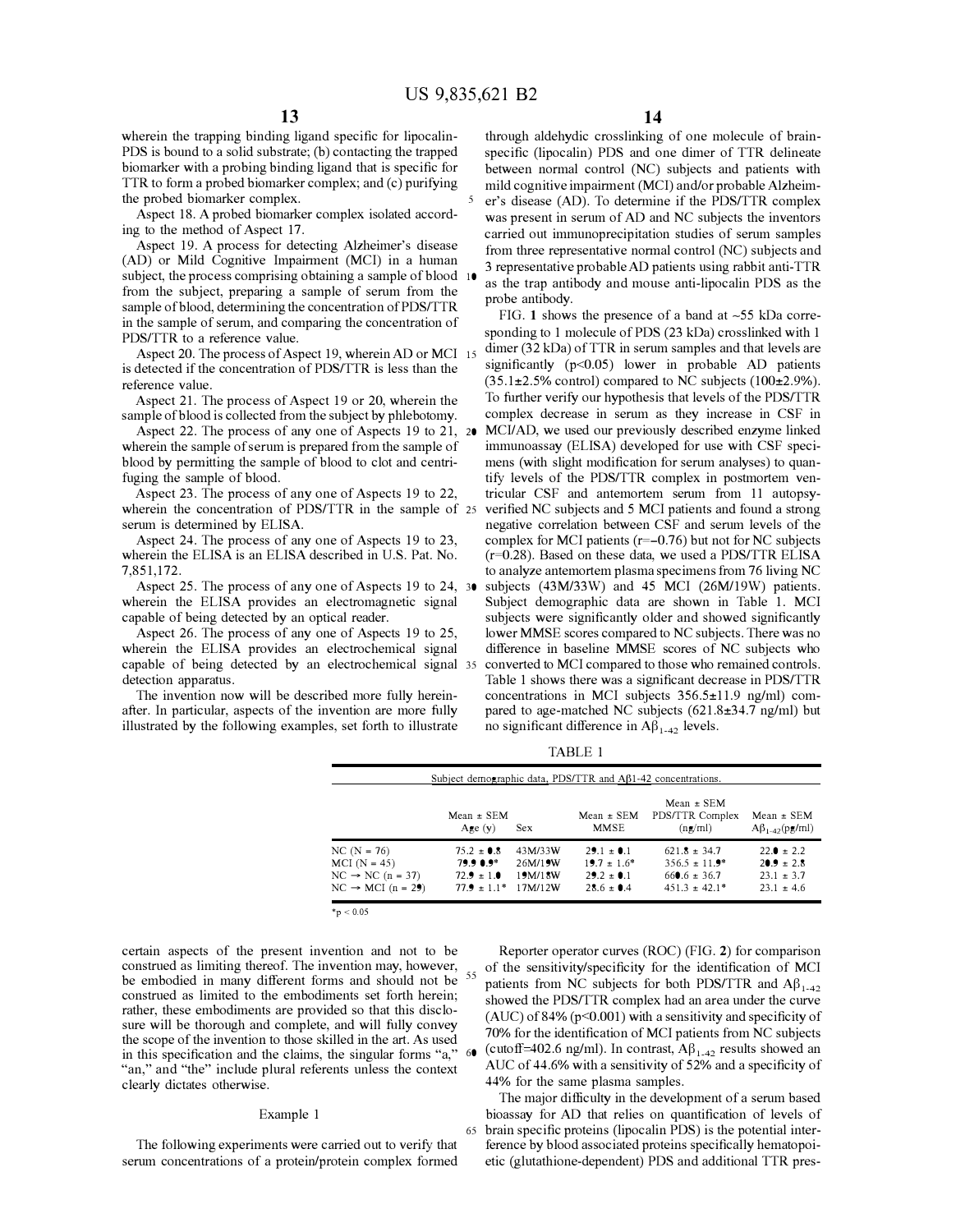5

ent in serum. To verify that our lipocalin-specific PDS antibody does not cross react with hematopoietic PDS, we subjected recombinant lipocalin and hematopoietic PDS to SDS-PAGE. FIG. 3A shows a Coomassie blue stained gel of hematopoietic PDS in Lane 1 and lipocalin PDS in Lane 2. FIG. 38 shows a Western blot of a separate gel stained using the anti-lipocalin PDS antibody. These figures demonstrate the lipocalin PDS antibody is specific for brain associated lipocalin PDS. To further verify that the presence of hematopoietic PDS or increased levels of TTR in serum do not interfere with quantification of lipocalin PDS using our ELISA we analyzed a representative serum sample alone or in the presence of recombinant hematopoietic PDS or TTR at concentrations between 15.75 ng/ml and 2000 ng/ml. Table 2 shows there were no significant differences in 15 response of the ELISA in the presence of hematopoietic PDS or TTR even at 2000 ng/ml.

16

rology, 1984. 34(7): p. 939-44). In addition, current clinical diagnostic methods are not foolproof with accuracies between 65% and 90% (reviewed in Andreasen, N. and K. Blennow, *CSP biomarkers for mild cognitive impairment*  and early Alzheimer's disease. Clin Neurol Neurosurg, 2005. 107(3): p. 165-73; Davidsson, P. and M. Sjogren, *Proteome studies of CSP in AD patients.* Mech Ageing Dev, 2006. 127(2): p. 133-7; de Leon, M. J., et al., *Longitudinal CSP and MRI biomarkers improve the diagnosis of mild cognitive impairment.* Neurobiol Aging, 2006. 27(3): p. 394-401; Maccioni, R. B., et al., *Biological markers of Alzheimer's disease and mild cognitive impairment.* Curr Alzheimer Res, 2004. 1(4): p. 307-14) with higher rates associated with specialized memory disorder clinics, whereas lower rates are associated with primary care clinics. Also, the accuracy of clinical diagnosis of AD is likely lower during prodromal stages of the disease or for older, or poorly

TABLE 2

Mean ± SEM ELISA response (% Control) for a representative serum sample probed without added hematopoietic PDS or TTR (Control) or in the presence of hematopoietic PDS or TTR at concentrations from 15.75 ng/ml to 2000 ng/ml. The presence of hematopoietic PDS or additional TTR did not significantly change the ELISA response at any concentration.

|                                                                                                                                                                                                                                                                                                                | Concentration $(ng/ml)$ |                                                                                                                                                                                                                                                                                                                                                                                            |  |  |  |     |      |      |
|----------------------------------------------------------------------------------------------------------------------------------------------------------------------------------------------------------------------------------------------------------------------------------------------------------------|-------------------------|--------------------------------------------------------------------------------------------------------------------------------------------------------------------------------------------------------------------------------------------------------------------------------------------------------------------------------------------------------------------------------------------|--|--|--|-----|------|------|
|                                                                                                                                                                                                                                                                                                                |                         | <b>0</b> 15.75 31.5 62.5 125 25                                                                                                                                                                                                                                                                                                                                                            |  |  |  | 500 | 1000 | 2000 |
| Hematopoietic $100 \pm 103.3 \pm 100.7 \pm 99.7 \pm 100.7 \pm 100.7 \pm 107.8 \pm 95.2 \pm 93.9 \pm 100.7 \pm 100.7 \pm 100.7 \pm 100.7 \pm 100.7 \pm 100.7 \pm 100.7 \pm 100.7 \pm 100.7 \pm 100.7 \pm 100.7 \pm 100.7 \pm 100.7 \pm 100.7 \pm 100.7 \pm 100.7 \pm 100.7 \pm 100$<br><b>PDS</b><br><b>TTR</b> |                         | $1.2\%$ 2.6% 4.0% 4.2% 5.3% 8.6% 5.2% 18.8% 11.7%<br>$100 \pm 119.1 \pm 105.0 \pm 101.7 \pm 100.0 \pm 110.4 \pm 108.3 \pm 109.8 \pm 112.9 \pm 100.0 \pm 100.0 \pm 100.0 \pm 100.0 \pm 100.0 \pm 100.0 \pm 100.0 \pm 100.0 \pm 100.0 \pm 100.0 \pm 100.0 \pm 100.0 \pm 100.0 \pm 100.0 \pm 100.0 \pm 100.0 \pm 100.0 \pm 100.0 \pm 100.0 \$<br>1.2% 8.2% 3.6% 4.3% 6.7% 6.5% 3.5% 3.4% 5.4% |  |  |  |     |      |      |

Sample Processing: Blood samples were drawn from subjects. Blood samples were allowed to clot for 1 hour and centrifuged at 3,000xg for 5 minutes to separate serum. The serum was aliquoted into 1 ml single use aliquots and stored at -80° C. in the UK-ADC tissue repository until used for analysis.

ELISA Analyses: Quantification of PDS/TTR levels was carried out by generally following the inventors' ELISA that traps PDS and quantifies TTR complexed with the PDS described in U.S. Pat. No. 7,851,172, fully incorporated by reference herein. Samples were analyzed in triplicate and in a blind fashion. Because of the high protein content of serum samples SynBlock (Serotec) was used as a blocking agent 45 and for dilution of trap and detection antibodies. Additionally, serum samples were diluted in 50 µl antigen capture buffer (5 mM NaH2P04, 15 mM Na2P04, 2 mM EDTA, 0.4 M NaCl, 0.5% CHAPS, 0.2% bovine serum albumin and 0.4% BSA block (Serotec) (pH 7.0) for analysis. All other parameters were as previously described. To allow comparison across plates, a representative quality control serum sample can be analyzed on all plates as an internal control specimen.

#### Example 2

Currently, clinical diagnosis of AD is based on physical and neurological examinations and neuropsychological examinations coupled with neuroimaging (structural and functional MRI, CT, PET and/or SPECT scans). Unfortunately, using current diagnostic criteria, AD is not definitively diagnosed until the disease has progressed to pronounced dementia (McKhann, G., et al., *Clinical diagnosis*  of Alzheimer's disease: report of the NINCDS-ADRDA Work *Group under the auspices of Department of Health and Human Services Task Force on Alzheimer's Disease.* Neu-

educated subjects (reviewed in (de Leon, M. J., et al., *Longitudinal CSP and MRI biomarkers improve the diag-*35 *nos is of mild cognitive impairment.* Neurobiol Aging, 2006. 27(3): p. 394-401). With increasing availability of potentially beneficial therapeutics, patients are seeking medical intervention at earlier stages of the disease. Previous studies suggest preclinical stages of AD may begin 20 to 30 years before onset of clinical symptoms (reviewed Blennow, K., *Cerebrospinal fluid protein biomarkers for Alzheimer's disease.* NeuroRx, 2004. 1(2): p. 213-25) and that during this prodromal phase, neuronal degeneration and senile plaque (SP) formation increase until a threshold is reached where episodic memory impairment occurs, a transition between normal aging and dementia described as amnestic mild cognitive impairment (MCI).

Difficulties associated with diagnosis of AD has generated considerable interest in the identification of a reliable protein based biomarkers of AD that could aid clinicians in more readily diagnosing AD at earlier stages before symptoms of dementia appear (Davidsson, P. and M. Sjogren, *Proteome studies of CSP in AD patients.* Mech Ageing Dev, 2006. 127(2): p. 133-7). Ideally, these biomarkers are characteristic molecules, typically proteins or protein fragments, that 55 are based on some fundamental feature of AD neuropathology and can be objectively measured and evaluated in a reasonably sampled body fluid as an indicator of a pathogenic process or the response to therapeutic interventions (reviewed in Andreasen, N. and K. Blennow, *CSP biomark* ers for mild cognitive impairment and early Alzheimer's *disease.* Clin Neural Neurosurg, 2005. 107(3): p. 165-73; de Leon, M. J., et al., *Longitudinal CSP and MRI biomarkers improve the diagnosis of mild cognitive impairment. Neurobiol Aging,* 2006. 27(3): p. 394-401; Maccioni, R. B., et 65 al., *Biological markers of Alzheimer's disease and mild cognitive impairment.* Curr Alzheimer Res, 2004. 1(4): p. 307-14).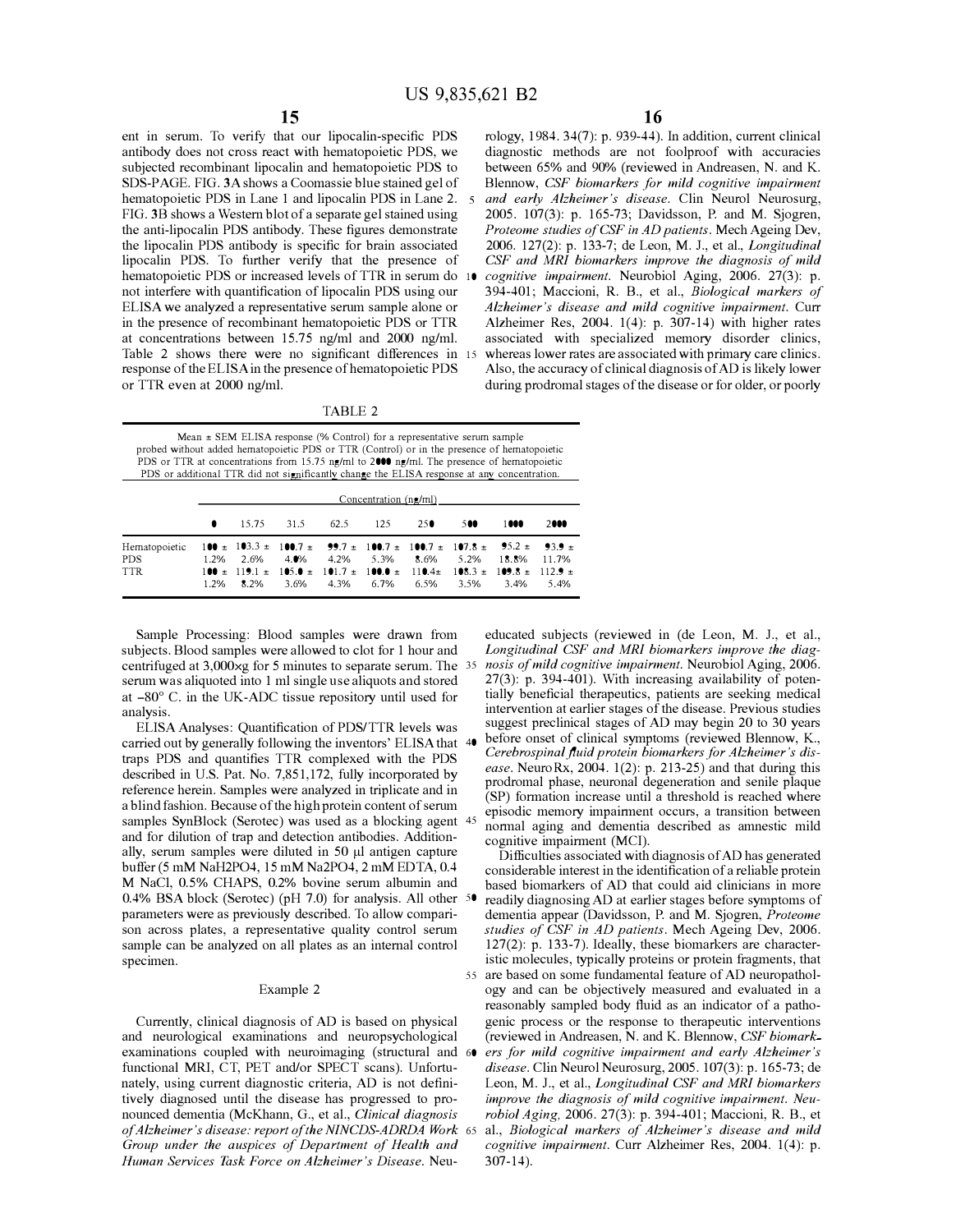Current Biomarkers of AD in Blood

Although multiple potential biomarkers of AD have been identified and studied in CSF, lumbar puncture is not a widespread practice in primary care or geriatric clinics and is not routinely carried out during evaluation of AD patients. 5 Therefore, biomarkers of AD in blood (serum or plasma) that would allow more widely applicable, minimally invasive and less expensive testing of patients are critically needed. The primary difficulty in the development of a serum based AD diagnostic is the physiology of the blood-10 brain and blood-CSP barriers that typically limits the transfer of potentially diagnostic molecules to the blood. Additionally, dilution of brain specific proteins or protein fragments in blood make detection more difficult. Currently, the most widely studied potential biomarkers of AD in blood 15 include those related to A $\beta$  processing (A $\beta_{1-42}$ , A $\beta_{1-4}$ ) and the ratio of  $A\beta_{1-42}/A\beta_{1-40}$  and inflammation.

 $A\beta$  as a Biomarker

As observed for CSF, diminished levels of  $A\beta_{1-42}$  in blood are thought to reflect deposition in SP in the brain. Com- 20 parison of blood and CSF levels of  $\overrightarrow{AB}$  shows a 100-fold decrease in plasma compared to CSF (reviewed in Solfrizzi, V., et al., *Circulating biomarkers of cognitive decline and dementia.* Clin Chim Acta, 2006. 364(1-2): p. 91-112). Studies of the relationship between plasma  $\overrightarrow{AB}$  and cognitive 25 impairment have been contradictory. Multiple cross sectional and longitudinal studies have shown evaluated plasma A� levels in MCI and AD whereas most show no differences between AD and NC subjects for  $A\beta_{1-4}$  levels. Studies of  $\mathbf{A}\beta_{1-42}$  show similar results for AD and NC subjects 30 although more recent longitudinal data suggest high plasma  $A\beta_{1-42}$  levels were a risk factor for the development of AD. Case control studies of MCI and NC subjects showed lower  $A\beta_{1-42}$  levels in MCI patients, although they did not correlate with disease progression or with severity of dementia. More recent studies show no significant differences in multiple A $\beta$  species between AD and control groups although lower  $A\beta_{1-4}$  / $A\beta_{N-4}$  ratios were observed for demented (AD and non-AD) subjects compared to normal controls (Le Bastard, N., et al., *Plasma amyloid-beta forms* 40 *in Alzheimer's disease and non Alzheimer's disease patients.*  Journal of Alzheimer's disease: JAD, 2010. 21(1): p. 291- 301). Another study suggested high baseline plasma  $A\beta_{42}$ and  $A\beta_{4\bullet}$  with decreasing  $A\beta_{42}$  levels on follow-up were associated with more pronounced decline in multiple cog- 45 nitive domains (Cosentino, S. A., et al., *Plasma ss-amyloid and cognitive decline.* Archives of neurology, 2010. 67(12): p. 1485-90).

Despite the initial promise associated with plasma  $A\beta$  as a biomarker of AD, current data suggest plasma A $\beta$  levels 50 alone do not demonstrate sufficient sensitivity or specificity as a diagnostic biomarker of AD. More recently, studies have focused on quantification of levels of APP in platelets which is cleaved following platelet activation to yield carboxytruncated fragments of 110 or 120 to 130 kDa and suggest 55 a decrease in the 130 kDa/110 kDa ratio is present in MCI and AD patients but not in NC or patients with other neurological disorders. The APP isoform ratio correlated with disease progression and severity and demonstrated diagnostic sensitivities/specificities of 80-90% although the 60 relationship between levels of platelet specific APP and brain alterations remains unclear.

Inflammatory Cytokines as Biomarkers of AD

Multiple studies show abnormal levels of various inflammatory cytokines in brain regions affected in AD. However, 65 it remains unclear if accumulation of inflammatory molecules in brain would be reflected accurately in serum/

plasma. Studies of IL-6 in blood have been contradictory with reports of elevations in AD or no changes. Similar results have been observed for several other cytokines including TNF- $\alpha$  and TGF- $\beta$ . In more recent studies (Ray et al., *Classification and prediction of clinical Alzheimer's diagnosis based on plasma signaling proteins.* Nat Med, 2007. 13(11): p. 1359-62) using a multiplex analysis identified multiple signaling proteins in plasma including G-CSF, IL-la, IL-3, IL-11, GM-CSF, PDGF-BB and TNFa that in combination, differentiated patients with AD from age-matched NC subjects.

There is considerable need for the identification and validation of alternative molecules that alone or in combination with others would allow non-invasive tests for early detection of AD. Based on our study demonstrating increased levels of an aberrant protein/protein complex consisting of 1 molecule of brain-specific (lipocalin) prostaglandin-d-synthase (PDS; Swiss-Prot#P41222) and 1 dimer of transthyretin (TTR; Swiss-Prot#P02766) in CSF that delineated AD from NC and DC subjects (Lovell, M.A., et al., *An aberrant protein complex in CSP as a biomarker of Alzheimer disease.* Neurology, 2008. 70(23): p. 2212-8) coupled with preliminary unpublished data suggesting that cultured choroid plexus epithelial cells established from AD and MCI subjects lose their capacity to transport large molecules from brain compared to cultures from NC subjects, we hypothesized that levels of the PDS/TTR complex would decrease in blood during disease progression and would likely reflect diminished choroid plexus function. Although glycosylation, phosphorylation, acetylation and oxidative modifications have been identified for specific isoforms of PDS in AD, PD, and ALS CSF (reviewed in <sup>35</sup>Harrington, M. G., et al., *Prostaglandin D synthase isoforms from cerebrospinal fluid vary with brain pathology.* Dis Markers, 2006. 22(1-2): p. 73-81) the association of PDS with classical pathogenic cascades remains unclear. Similarly, TTR which is functionally active as a homotetramer composed of 4 monomers (MW=16 kDa) arranged as a dimer of dimers is of potential interest in AD because mutations of the TTR gene are the most common cause of autosomal dominant systemic amyloidoses underlying familial amyloid polyneuropathy (FAP) that is characterized by high abundance TTR present in  $\beta$ -structured fibrils. Diminished native TTR is suggested to negatively affect  $A\beta$ aggregation and alter thyroxine transport leading to neurodegeneration (Serot, J. M., et al., *Cerebrospinal fluid transthyretin: aging and late onset Alzheimer's disease.* J Neural Neurosurg Psychiatry, 1997. 63(4): p. 506-8). Although no mutations of TTR have been identified in AD, TTR overexpression is neuroprotective in AD animal models (Stein, T. D., et al., *Neutralization of transthyretin reverses the neuroprotective effects of secreted amyloid precursor protein (APP) in APP SW mice resulting in tau phosphorylation and loss of hippocampal neurons: support for the amyloid hypothesis.* J Neurosci, 2004. 24(35): p. 7707-17).

Considerable research effort has been directed at the study of levels of  $A\beta_{1-42}$  and  $A\beta_{1-40}$  or ratios of the two as potential diagnostic biomarkers of AD. Unfortunately, the studies are been somewhat contradictory leaving a need for evaluation of additional novel serum/plasma biomarkers of the disease. The aims described in this proposal are innovative in that they are directed at the potential diagnostic efficacy of a novel biomarker of disease that appears to have improved sensitivity/specificity compared to measures of  $A\beta$ . In addition, the proposed studies will evaluate potential synergies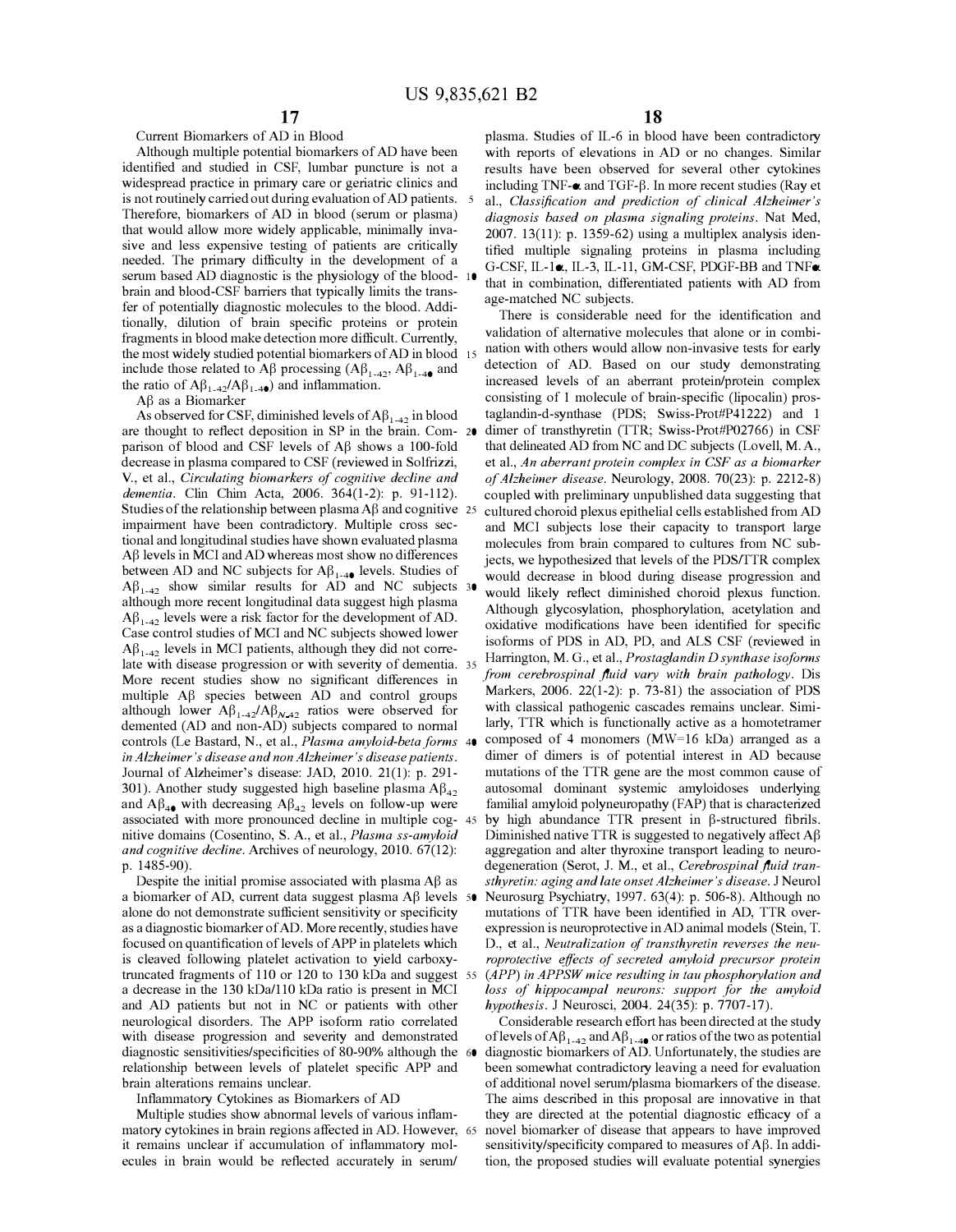between our novel biomarker and more established markers to evaluate potential enhancement of diagnostic efficacy of the individual measures.

Immunoprecipitation studies of serum samples from 3 representative NC subjects and 3 probable AD patients using mouse anti-PDS as the trap antibody and rabbit anti-TTR as the probe antibody, identified a band at  $\sim$  55 kDa corresponding to 1 molecule of PDS (23 kDa) crosslinked with 1 dimer (32 kDa) of TTR in serum. Levels of the complex were significantly ( $p$ <0.05) lower in probable AD patients 10  $(35.1\pm2.5\%$  control) compared to NC subjects  $(100\pm2.9\%).$ To further verify our hypothesis that levels of the PDS/TTR complex decrease in serum as they increase in CSF in MCI/AD, we used our previously described enzyme linked immunoassay (ELISA) developed for use with CSF specimens (Lovell, M. A., et al., *An aberrant protein complex in CSP as a biomarker of Alzheimer disease.* Neurology, 2008. 70(23): p. 2212-8) (with slight modification for serum analyses) to quantify levels of the PDS/TTR complex in postmortem ventricular CSF and antemortem serum from 11 autopsy-verified NC subjects and 5 MCI patients and found a strong negative correlation between CSF and serum levels of the complex for MCI patients (r=-0.76) but not for NC subjects (r=0.28). To allow comparison of results of our PDS/TTR measures with the more established marker  $A\beta$ , 25 we tested paired serum/plasma samples from probable AD and NC subjects and found that plasma concentrations of the complex were higher than those observed in serum. Based on these data we used our PDS/TTR ELISA to analyze significantly more pronounced change in PDS/TTR concenantemortem plasma specimens from 76 living NC subjects (43M/33W) and 45 MCI (26M/19W) patients. Subject demographic data are shown in Table 3. MCI subjects were significantly older and showed significantly lower MMSE scores compared to NC subjects. There was no difference in baseline MMSE scores of NC subjects who converted to 35 MCI compared to those who remained controls. Table 3 shows there was a significant decrease in PDS/TTR concentrations in MCI subjects 356.5±11.9 ng/ml) compared to age-matched NC subjects (621.8±34.7 ng/ml) but no sigmificant difference in  $A\beta_{1-42}$  levels.

with immunizing peptides showed the lipocalin PDS antibody is specific for brain associated lipocalin PDS (data not shown). Analysis of a representative plasma sample alone or with recombinant hematopoietic PDS or TTR added at concentrations between 15.75 ng/ml and 2000 ng/ml showed no significant difference in response of the ELISA.

#### Example 3

To test if serum PDS/TTR complex concentrations decrease in the same person following conversion to MCI by analyzing pre- and post-conversion serum specimens from NC subjects who transitioned from normal to MCI or AD compared to results obtained for serum samples from control subjects who remained cognitively normal after a comparable follow-up period. We analyzed plasma samples obtained from 28 MCI patients before and after conversion from NC status to MCI and showed a significant 31.6±8.5% decrease in levels of PDS/TTR for MCI patients following conversion compared to 43 NC subjects who remained cognitively normal after a comparable follow-up period. Table 4 shows mean±SEM percent change in PDS/TTR concentrations, MMSE scores and  $A\beta$  levels and shows a trations in MCI patients compared to changes in MMSE or  $\overrightarrow{AB}$  levels suggesting levels of the complex may be a more sensitive indicator of disease progression. In addition, based on PDS/TTR concentrations measured in initial plasma draws we identified a subset of 10 NC subjects with unusually low PDS/TTR concentrations who remained cognitively normal at the second plasma draw but who showed significantly diminished scores on logical memory tasks at subsequent draws.

| Subject demographic data, PDS/TTR and $A\beta$ 1-42 concentrations. |                               |                    |                                    |                                                      |                                           |  |
|---------------------------------------------------------------------|-------------------------------|--------------------|------------------------------------|------------------------------------------------------|-------------------------------------------|--|
|                                                                     | $Mean \pm SEM$<br>Age $(v)$   | <b>Sex</b>         | $Mean \pm SEM$<br>MMSE             | $Mean \pm SEM$<br>PDS/TTR Complex<br>$(n\epsilon/m)$ | $Mean \pm SEM$<br>$A\beta_{1-42}$ (pg/ml) |  |
| $NC(N = 76)$<br>$MCI (N = 45)$                                      | $75.2 \pm 0.8$<br>$79.9 0.9*$ | 43M/33W<br>26M/19W | $29.1 \pm 0.1$<br>$19.7 \pm 1.6^*$ | $621.8 \pm 34.7$<br>$356.5 \pm 11.9^*$               | $22.0 \pm 2.2$<br>$20.9 \pm 2.8$          |  |
| $NC \rightarrow NC (n = 37)$                                        | $72.9 \pm 1.0$                | 19M/18W            | $29.2 \pm 0.1$                     | $660.6 \pm 36.7$                                     | $23.1 \pm 3.7$                            |  |

 $451.3 \pm 42.1*$ 

 $23.1 \pm 4.6$ 

77.9  $\pm$  1.1\* 17M/12W 28.6  $\pm$  0.4

TABLE 3

 $*_{p}$  < 0.05

 $NC \rightarrow MCI (n = 29)$ 

Reporter operator curves (ROC) (FIG. 2) for comparison Exporter operator curves  $(KOC)$  (FiG. 2) for comparison<br>of the sensitivity/specificity for the identification of MCI patients from NC subjects for both PDS/TTR and  $A\beta_{1-42}$ showed the PDS/TTR complex had an area under the curve (AUC) of 84% ( $p$ <0.001) with a sensitivity and specificity of 70% for the identification of MCI patients from NC subjects  $60$ (cutoff=402.6 ng/ml). In contrast,  $A\beta_{1-42}$  results showed an AUC of 44.6% with a sensitivity of 52% and a specificity of 44% for the same plasma samples.

Potential interference by blood associated proteins, specifically hematopoietic (glutathione-dependent) PDS and 65 additional TTR present in blood are potential analytical difficulties. Western blot analysis using antibodies blocked

| ١BΙ |  |
|-----|--|
|-----|--|

|                      |               | Mean $\pm$ SEM % Mean $\pm$ SEM % Mean $\pm$ SEM % | Change PDS/TTR Change in $\mathbf{A}\beta_{1,42}$ Change in MMSE |
|----------------------|---------------|----------------------------------------------------|------------------------------------------------------------------|
| $NC \rightarrow NC$  | 9.0 $\pm$ 5.3 | $3.1 \pm 1.3$                                      | $-1.2 \pm 0.01$                                                  |
| $NC \rightarrow MCI$ | $-223 + 29*$  | $233 + 134$                                        | $-6.3 \pm 1.5^*$                                                 |

Mean  $\pm$  SEM % change in PDS/TTR concentration is significantly larger than changes in MMSE or A $\beta$ 1-42 levels.  $\gamma$ <sub>2</sub>

Overall, the data suggest that quantification of levels of the PDS/TTR complex in plasma may be effective in the identification of AD subjects including those early in disease progression (MCI patients). Early identification of AD